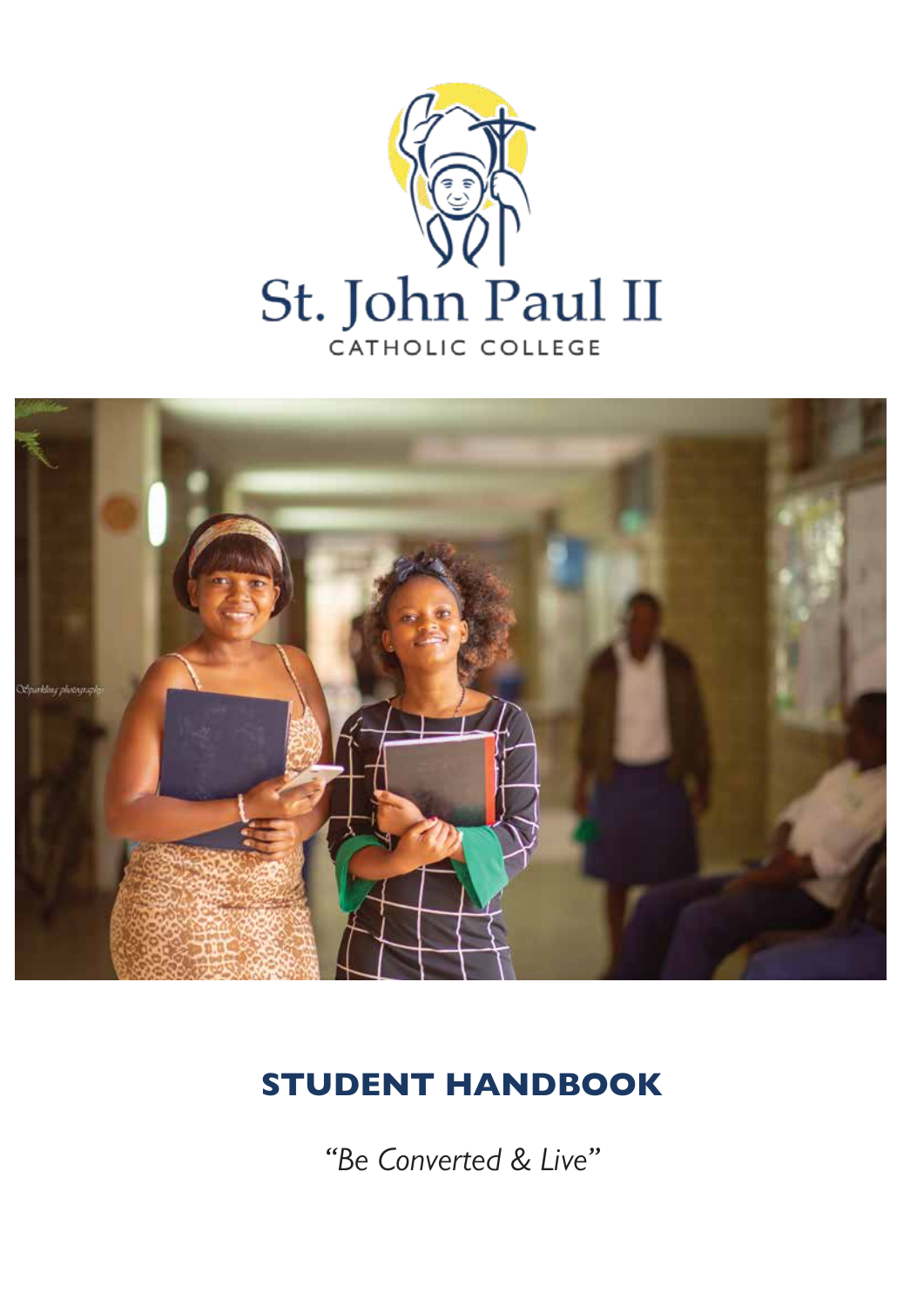



(+265) 994 583 217 | 0881 484 251 8 St.John Paull II Catholic College <sup>O</sup> office@maryqueenofpeace.africa www.jp2cc.ac.mw  $\bigoplus$ 

## **Students Handbook**

## Table of Contents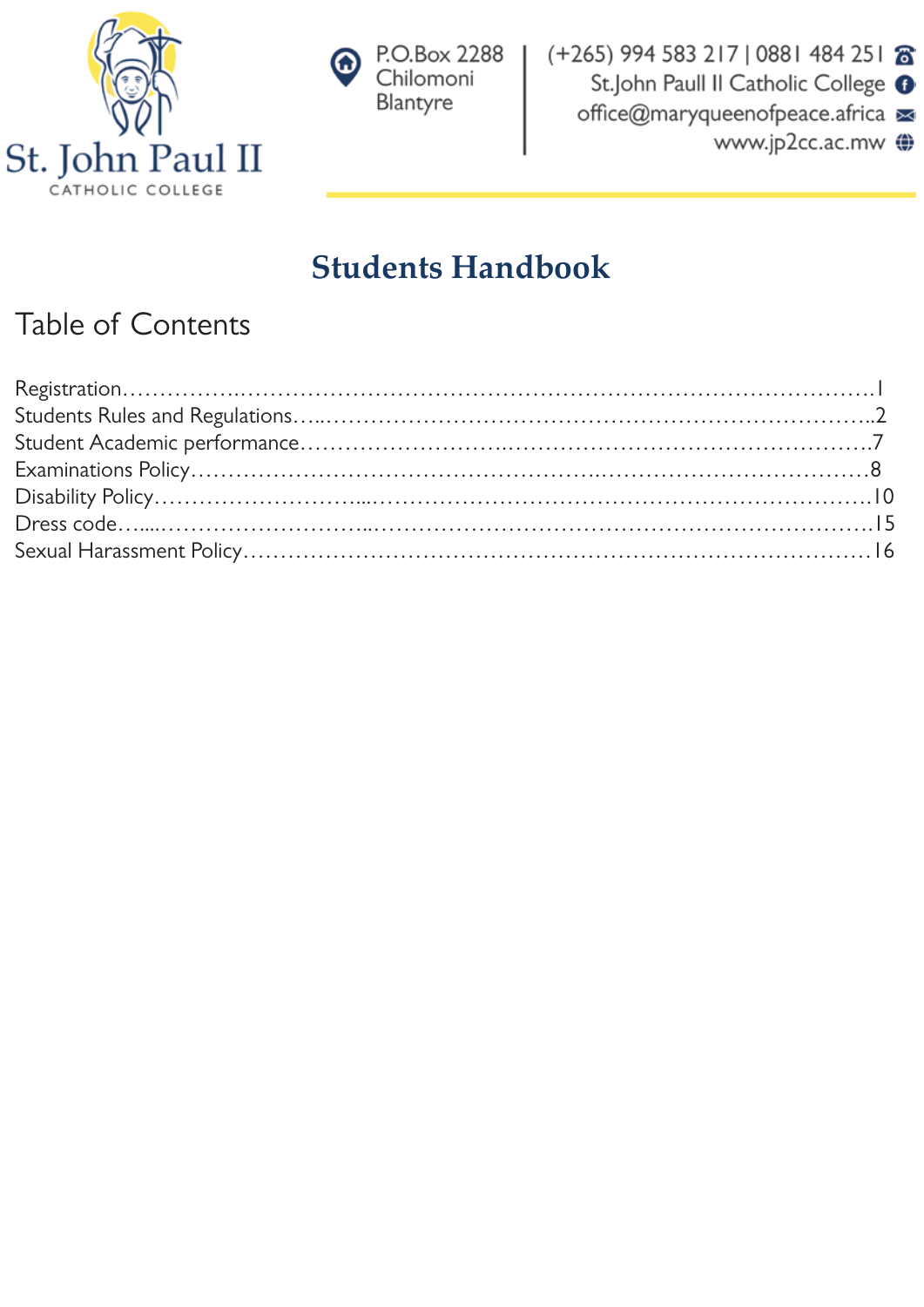



# **Registration**

1.1 Registration 1.1.1 The College is operating on a semester system. There are two semesters in an academic year. All students must familiarize themselves with the system.

1.1.2 An orientation programme will take place in the first week of the first semester. It is obligatory for all new students to attend the orientation programme.

1.1.3 All continuing students shall register on the first day of each semester before attending any classes. In the case of new students, registration must take place immediately after orientation.

1.1.4 No one shall be registered as a student of the college until all fees and other financial obligations are met.

1.1.5 All new students admitted into the College shall be registered subject to submission of satisfactory medical report or declare any disability or medical challenge.

1.1.6 All students enrolled through various scholarships are required to report to the Dean of students on the first day of each semester.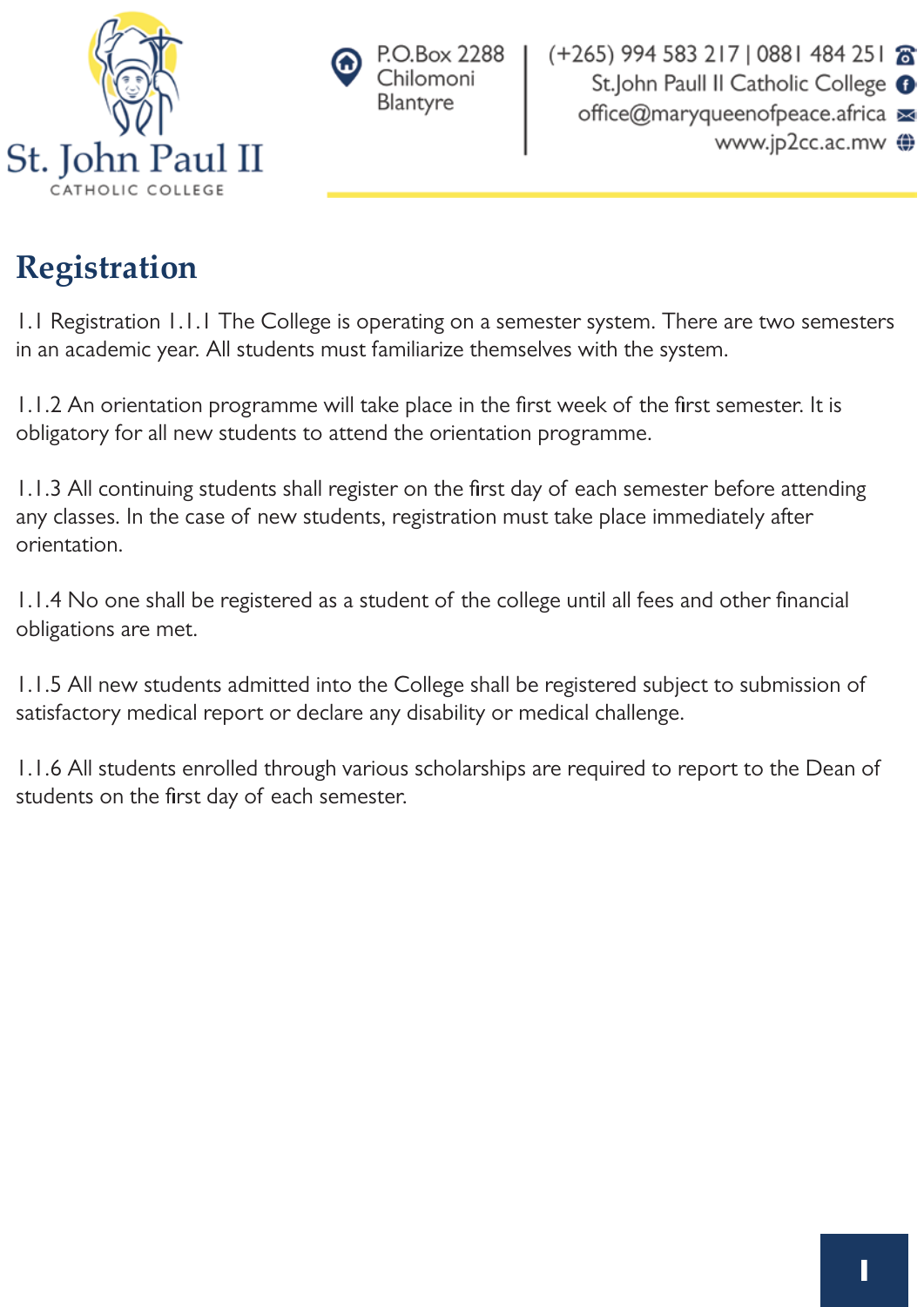



# **Students Rules and Regulations**

# INTRODUCTION

Every student admitted to the academy is subject to the rules which are prescribed by the Institute from time to time.

The smooth running of any academic institution requires order. To attain this order, specific rules are necessary. Students' Rules exist to ensure that all students have an enabling environment to successfully complete their studies in addition to safeguarding the rights of students, members of staff and all other persons at St. John Paul II Catholic College. Students are expected to adhere to the rules and as a general principle to conduct themselves at all times in a manner that would promote the good name of students themselves and the good reputation of the Institute

# 2. AMENDMENT

Rules will be reviewed from time to time and any changes will be published and communicated

# 3. FEES PAYMENT

### Tuition Fees:

100% of Course Fees must be paid at the beginning of the Semester. On payment a student will be issued with a payment card as proof of payment that will enable the student to enter the classroom). The receipt or bank deposit slip must then be shown to the Registrar to complete the application.

### Boarding Fees:

50% of Boarding Fees must be paid at the beginning of the Semester and the remainder at the beginning of the next month. On payment a student

will be issued with a mattress and a payment card as proof of payment that will enable the

TUITION AND BOARDING FEES MUST BE DEPOSITED IN THE INSTITUTES BANK ACCOUNT AND THE DEPOSIT SLIP MUST BE PRESENTED TO THE BEEHIVE CENTRAL CASHIER WHERE YOU WILL BE GIVEN A RECEIPT. PLEASE INDICATE YOUR NAME AND NAME OF THE COURSE ON THE DEPOSIT SLIP.

Please note that all fees once paid are non-refundable.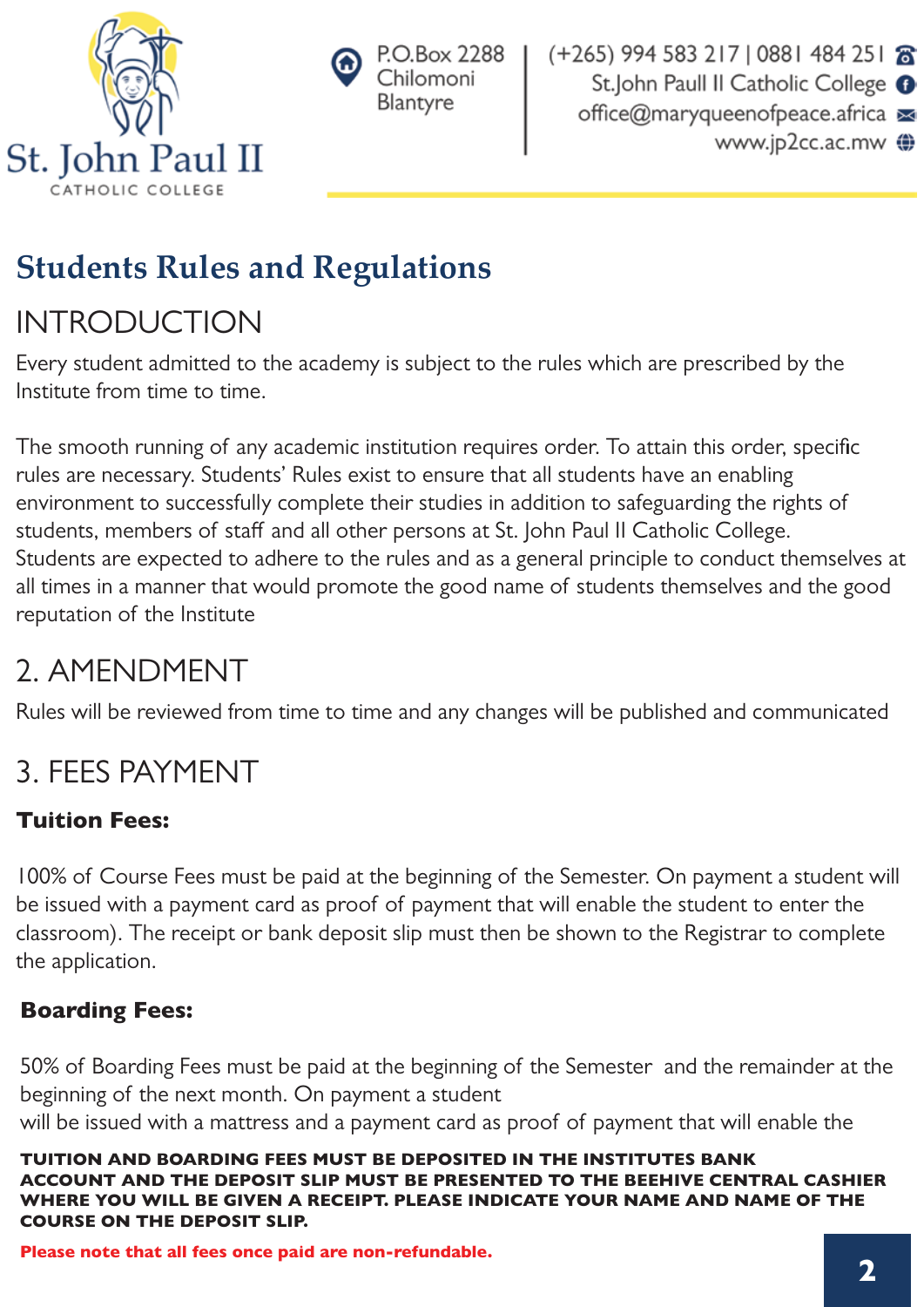



## 4. COMMUNICATIONS ON CONCERNS

Any concerns (academic or welfare) from students should be addressed to the dean of students.

Matters will be referred as appropriate.

## 5. CONDUCT AND BEHAVIOUR

There are various forms of behaviour about which it is impossible to frame precise rules, but which are nevertheless of such kind that they are likely to bring the Institute into disrepute or would discredit the good name or are prejudicial to the peace, good order and good governance of the Institute. Such acts are stipulated below:

01. Students are required to be polite, courteous and respectful in speech and action towards the Management staff, Instructors, Workers, and Visitors and among themselves.

02. Students are not allowed to wear shorts, slippers, hats/caps, see through clothes, bareback/ off-shoulder, crop tops and dark sunglasses on campus. Students must adhere to the Dress Code as advised by the Institute

03. Students are required to dress smartly, be clean and presentable at all times.

04. Cell Phones are not allowed to be used in workshops, classrooms, library, and assembly hall or during any other official activity of the school. Students are encouraged to switch Cell Phones to 'Manner Mode' while on campus.

0.5 Fighting within the campus or Boarding Facilities and use of obscene language is unacceptable. Immoral behaviour, stealing or destroying the Institute's property, leaving the Boarding Facilities without permission, instigating rebellious behaviour, (i.e., riots, boycott), are serious offences and will lead to immediate dismissal.

0.6. Theft, whether on campus or Boarding Facilities, will be reported to the Policy. Any students implicated in theft will lose their place on course of study and accommodation & will not have recourse to a refund.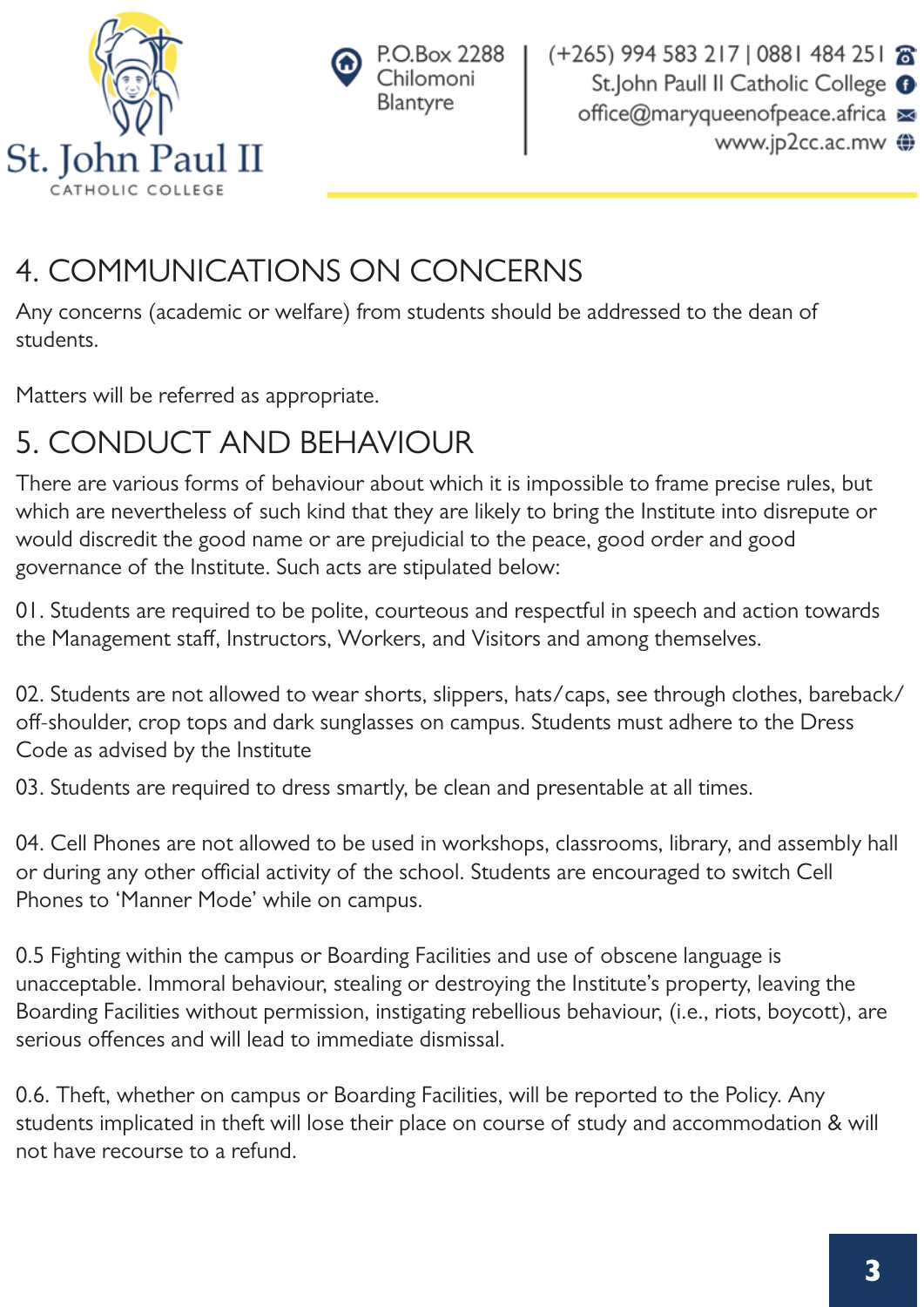



0.7 Playing video games and loitering around corridors during class sessions is prohibited.

0.8 Students are forbidden to bring to the College any article, book or paper that is not required for their work in the College.

0.9 Students must help keep the institute neat and clean and also preserve and maintain the greeneries. Eatables / beverages are not allowed inside the study areas including labs, library, and workshops

10. While studying at the Institute, students will have to operate machines and tools carefully and observe all safety regulations and see that no damage is caused to self, others or to the Institute's property, machinery and equipment. In case it is found that they have caused any damage to the Institute's property they shall be required to reimburse or make good the damage caused

11. Students are forbidden to enter a lab without an Instructor's permission whilst the class in sessions. Students are not allowed to use the institutes labs and equipment without permission from the instructors.

12. Male students are not allowed to wear ear rings on campus

### 5.1. ACTS Subject to suspension or exclusion; **Definitions**

#### **Suspension :** The process of temporarily withdrawing a student from attending school if they display behaviors described contrary to the rules and regulations set by the institution.

**Exclusion :** The process of excluding a student from continuing enrolment or re-enrolment at the institution.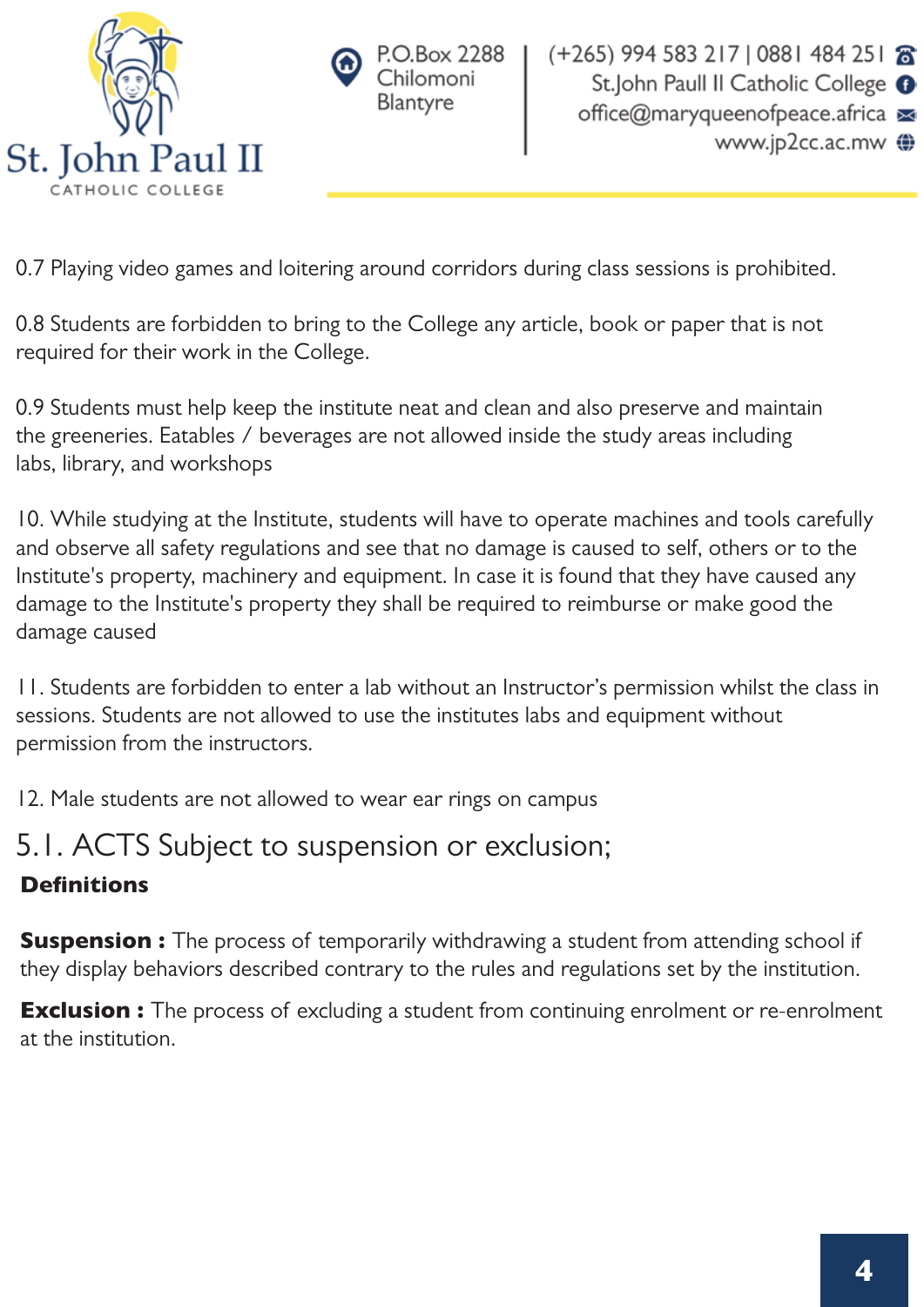



## **ACTS Subject to Suspension or Exclusion**

1. Conduct that intentionally obstructs or disrupts teaching or freedom of movement or other unlawful activities at the Institute.

2. Any behavior which disrupts the teaching, learning and an orderly atmosphere of the Institute.

3. Any damage or misuse of Institute's property. This may include abuse or misuse of the buildings, teaching aids, furniture, tools and machinery.

4. Students will pay for any damage they cause to the Institute building, tools or machinery due to negligence. Display of pictures and other items on the walls without permission from management is regarded as damage to Institute property.

5. The possession, consumption or being evidently under the influence of any alcoholic beverage will subject to an alcohol breathalyzer test.

6. Any person smoking or being in possession of any other tobacco including Indian hemp (Chamba) or any other form of drugs classified as such in the laws of Malawi.

7. Any person causing character defamation or damage image of any member of staff, student or any person connected to the Institute.

8. Any person causing physical abuse to others, or conduct intended to threaten bodily harm or to endanger the health or safety of any person 9

9. Open defiance of authority within the Institute by word or conduct

10.Instigating riots and/or rebellious behavior.

11. Theft within the Institute and its local environment

12. Persistent late coming for classes and unauthorized absence from lectures

13.Use of abusive language by anyone at the Institute.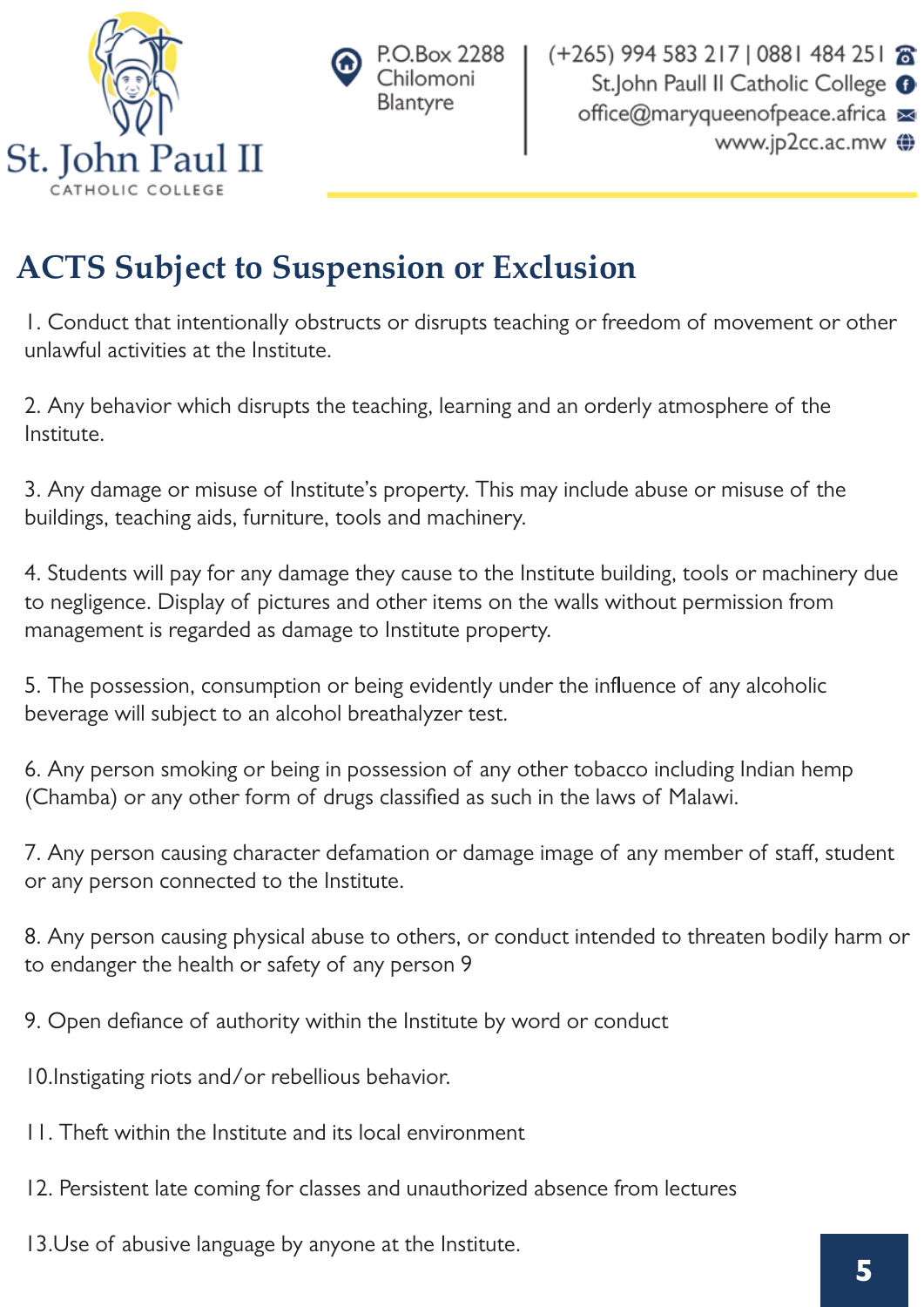



14.Indecent body exposure and or possession of pornographic materials whether soft or hard copies.

15. Forgery, misrepresentation, alteration, or misuse of any Institute document, record, key, electronic device.

16. Every student club/society must have a member of Institute staff as Patron and advisor for it to function

17.Any club/society which has a function outside the Institute must be accompanied by a member of the Management or staff. Application to have a function outside the Institute must be routed through the Dean of Student. Members of a Club/Society will not leave the Campus unless this regulation is compiled with.

18.All correspondence with institutions and organizations outside the Institute where the name of the Institute is used should be routed through the Principal.

### **5.2.**

- 1. No food/drink shall be taken in the classrooms
- 2. No student is allowed to enter staff area. without authorization
- 3. Any form of bullying will not be tolerated.
- 4. Use of unauthorized electrical appliances is not allowed in any classroom

5. Students are not allowed to move Institute property from one room/building/place to another without permission.

6. Any damage of Institute property should be reported to Institute Administrator

7. Every student is required to play a part in the general upkeep of classrooms and surroundings.

8. All students must attend Beehive assemblies every Monday and St. John Paul II Catholic College assemblies every first Thursday of the month.

9. All students are required to obey any additional instructions, which may be issued from time to time by management.

NB: Individual or collective actions by students that constitute a breach of these rules shall be subject to disciplinary action through the disciplinary committee and where appropriate, criminal prosecution

#### Process of appeal

A student that wishes to make an appeal to a decision taken by the disciplinarily committee should do so in writing to the registrar. The appeal will be considered by the Institute's Dean of students whose decision will be final.

Refer to the complaints procedure flow chart pasted on the 'Notice Boards'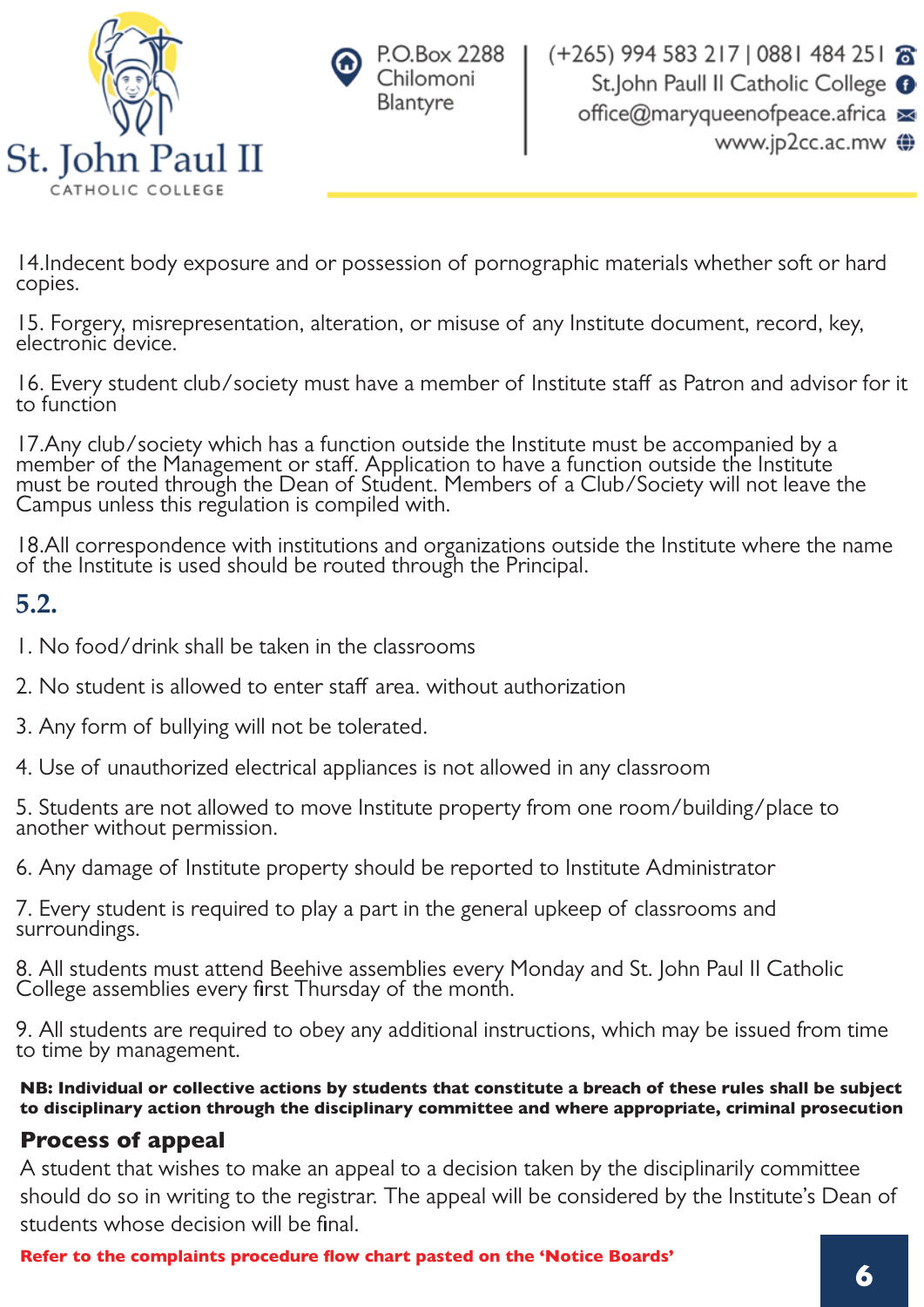



## **2.3 Student Academic Performance**

2.2.1All students are required to read widely, attend all scheduled lectures and practical sessions in their registered courses.

2.2.2 Both continuous assessment and end of semester examination shall assess content that is representative of content in a given course in a semester.

2.2.3 A student who misses an examination without a valid reason shall be awarded a mark of '0' for that examination.

2.2.4 A student who fails in her/his course shall be required to write supplementary examination or repeat or withdraw from the programme as the case may be.

2.2.5 End of semester grade in any course(s) shall comprise 40% continuous assessment and 60% final examination.

2.2.6 Students who fail courses at the end of semester will not automatically register for course(s) in the following semester.

### Plagiarism

Is the act of presenting someone else's work or ideas as your own, with or without their consent, and as such it is a serious academic offense.

### Cases of plagiarism shall be handled as follows:

Is the act of presenting someone else's work or ideas as your own, with or without their consent, and as such it is a serious academic offense.

First Offence : The student shall be warned in writing and be given an opportunity to re-do and resubmit the work, which will be awarded a maximum score of 45%. To be handled by the concerned member of staff.

**Second Offence:** The student shall get a warning in writing from the Course coordinator and be awarded a score of zero for the work. To be handled by the Head of Department. concerned member of staff.

Third Offence: The concerned member of staff shall award a score of zero and report the matter to the Course coordinator who shall refer it to the Dean in writing, who will refer the issue to the disciplinary committee which may recommend suspension of the student pending decision of the examinations committee.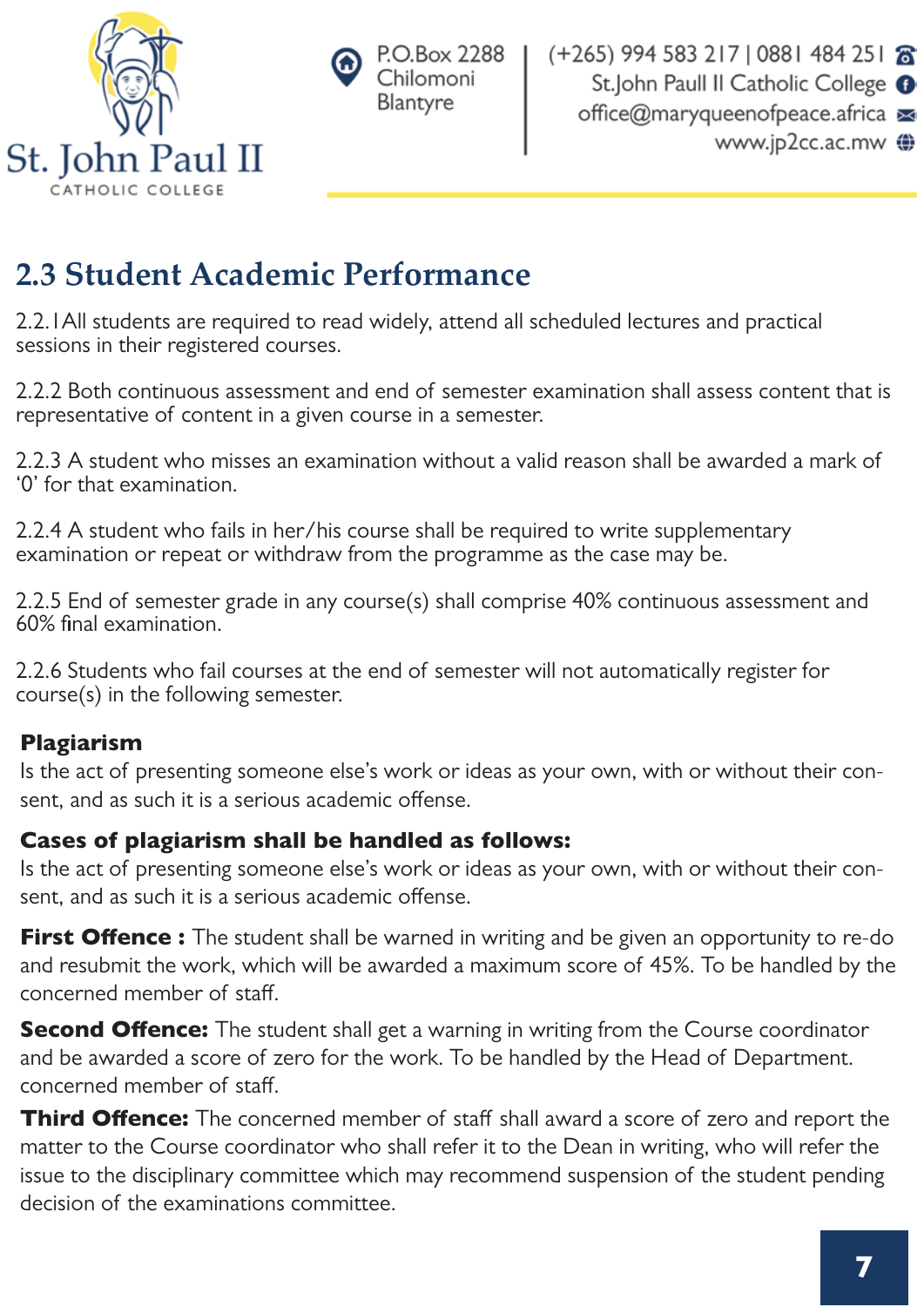



## **2.4 Examinations Policy**

#### Scope

The policy applies to all students.

#### **Consequences**

Violation of the examination policy will result in disciplinary action through the disciplinary committee leading to either suspension or exclusion.

### **Objective**

The goals of this policy are:

1. Instilling discipline and order to candidates sitting for both Local and International examinations.

2. To achieve orderly records for students enrolled in CBET courses

### General Policy

• Students are expected in the examination room 30 minutes before the time indicated on the examinations time-table

• Students will be allowed to the leave the examination room for a toilet break only if they are accompanied by an invigilator.

• Students caught Cheating or Discussing with each other in the Examination room will immediately be disqualified and shall be subject to disciplinary action through the disciplinary committee

• No Reference material shall be taken in to the Examination room unless stated by the Assessor/ examiner/ responsible trainer for the module being attempted

- Mobile phones, laptops and tablets are not allowed in the Examination room
- No food or drink shall be taken into the Examination room

• Students will not be allowed to sit for any exam or assessment if found in the possession, consumption or under the influence of any alcoholic beverage

• Students are expected to display their St. John Paul II Catholic College Identification Card and Fees payment cardduring Continuous Assessments, Mid-Semester Examinations and Mock Examinations.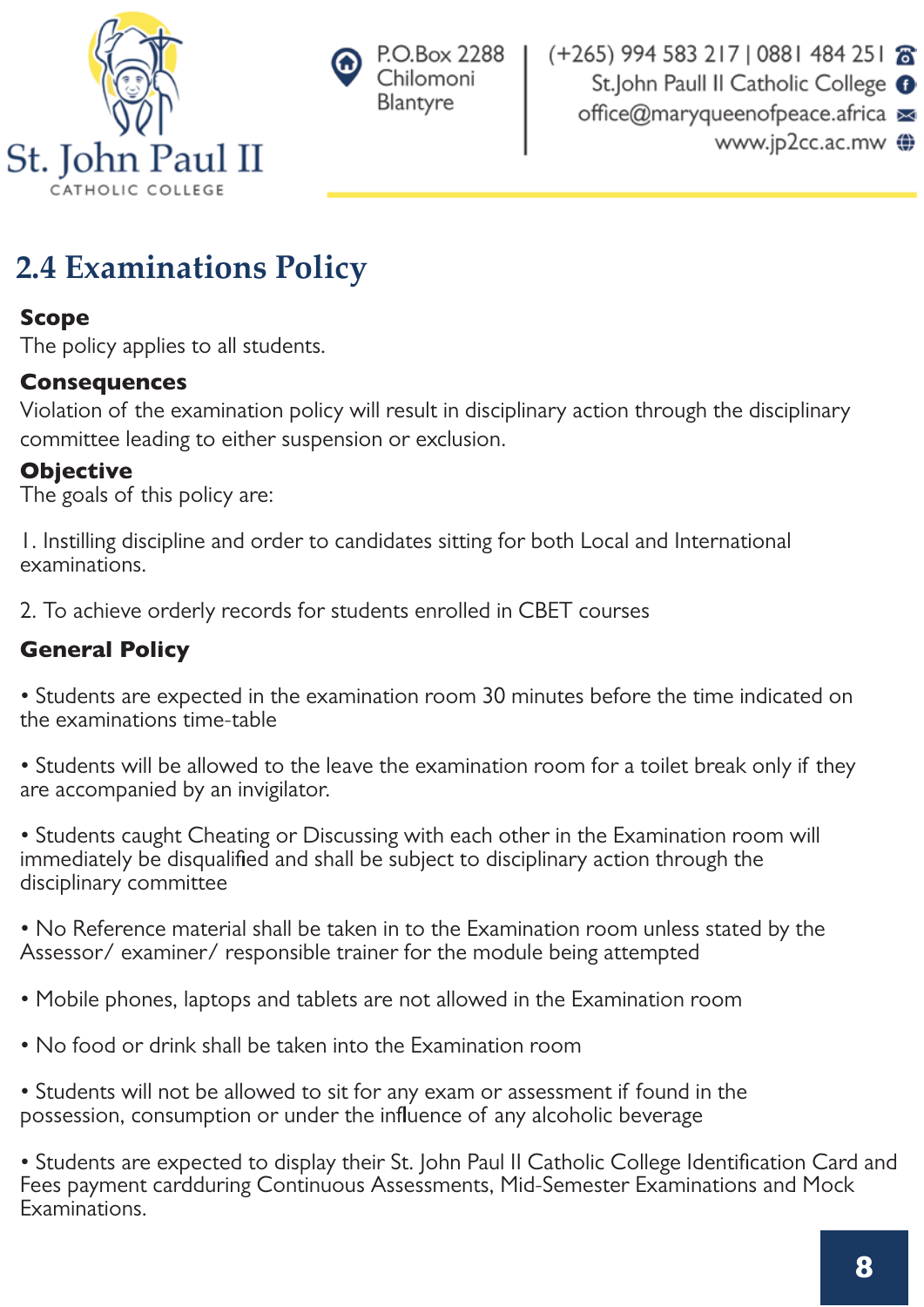



• Students that do not attend classes will not be Assessed or allowed to sit for Continuous Assessments, Mid-Semester Examinations or Mock Examinations

• Medical issues or illness should be communicated well in advance to the Examinations Officer with proper supporting documents

- Failure to sit for exams without a valid reason will attract a penalty fee of MWK5,000
- Failure to sit for exam with a valid reason will qualify for deferred exams
- Remarking a paper attract a fee of K5,000

• Note that End of semester Mock Examinations is a preparation for International Examinations. This will not attract a provision of School Certificate from the College after the program.

Should you fail and want to re-sit for a paper, it shall attract a fee of K2,500.

| <b>Grading System</b> |                    |
|-----------------------|--------------------|
| $80 - 100$            | <b>Distinction</b> |
| $75 - 79$             | <b>Merit</b>       |
| $65 - 74$             | <b>Credit</b>      |
| $50 - 64$             | <b>Pass</b>        |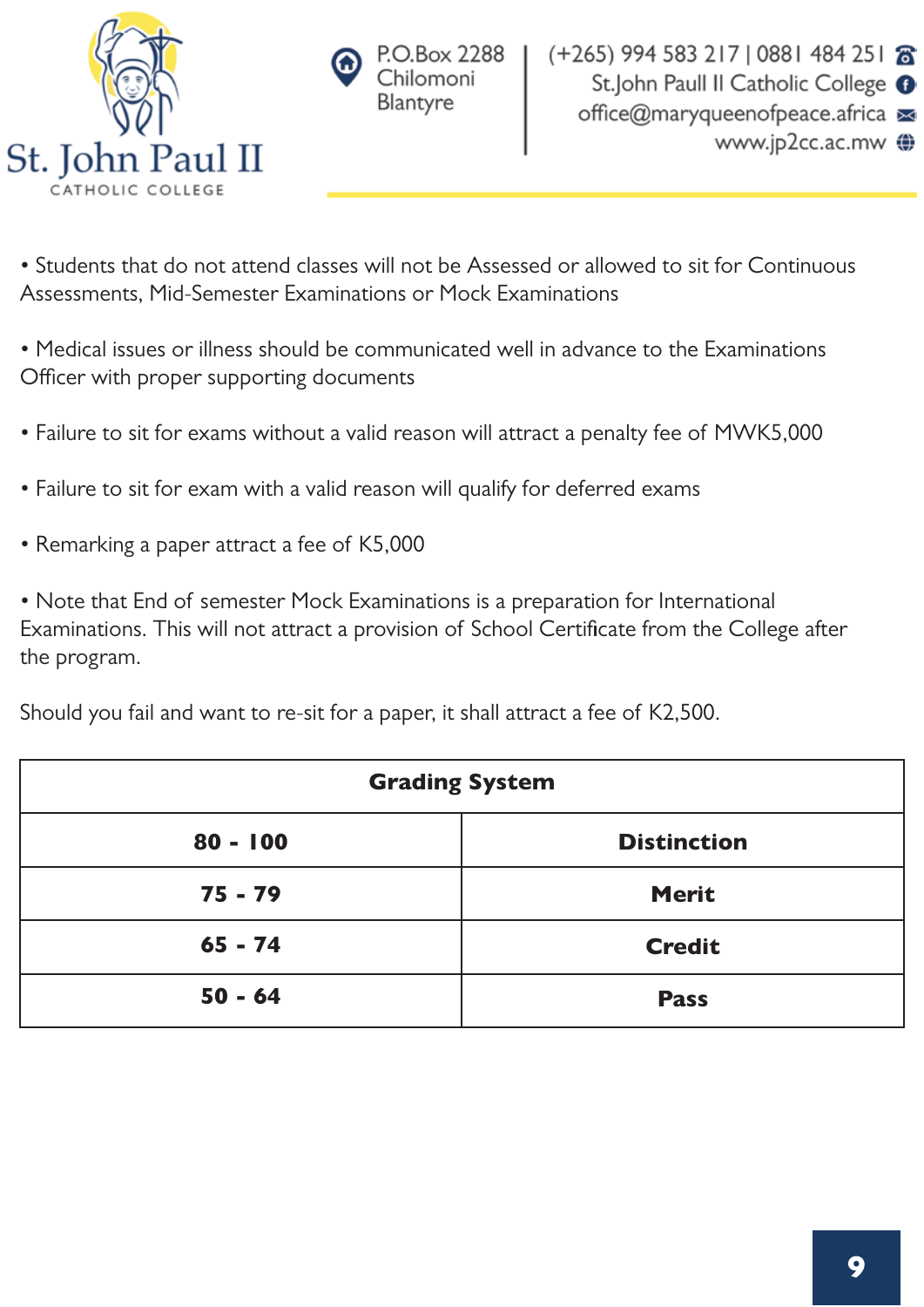



 $(+265)$  994 583 217 | 0881 484 251  $\hat{\mathbf{\Omega}}$ St.John Paull II Catholic College <sup>O</sup> office@maryqueenofpeace.africa www.jp2cc.ac.mw (

# **2.5 Disability Policy**

## 1. Introductory Statement

1.1 St. John Paul II Catholic College is committed to a policy of equal opportunities for disabled staff and students and aims to create an environment which enables them to participate fully in the life of the College. This policy also extends to members of the public using College premises and services. The objective of the policy is to ensure that members of the College community with disabilities (mental or physical) have access to both facilities and a learning environment that is, wherever reasonably possible, comparable to that of their non-disabled peers. This policy recognises that disabled students and staff are an integral part of the College community. It takes as its starting point the premise that accessible and appropriate provision is not 'additional' but a core element of the overall service which the College makes available. The broad policy aims are based on the Disability Act 2012.

1.2 To advance disability equality, the College will:

a) Ensure potential and current staff, students and visitors with disabilities are not discriminated against

b) Ensure that anticipatory action is taken to provide inclusive learning and teaching and access to our facilities and services

c) Ensure that reasonable adjustments are put in place for staff, students, applicants and visitors with disabilities

d) Support the retention, development and progression of disabled staff and students

e) Promote a positive working and studying environment for disabled staff and students

f) Provide training and support for managers to ensure they are equipped to provide the necessary support and can respond appropriately to the needs of staff with disabilities.

## 2. Responsibilities

2.1 All staff of the College are expected to be aware of this policy and the legal framework and to treat disabled people, whether students, staff or members of the public, in accordance with these provisions. In particular, Heads of Departments and others in management positions will be responsible for ensuring that the policy and legal framework are communicated effectively through staff development programmes and are being implemented in their area. Disability training and support will be made available for managers.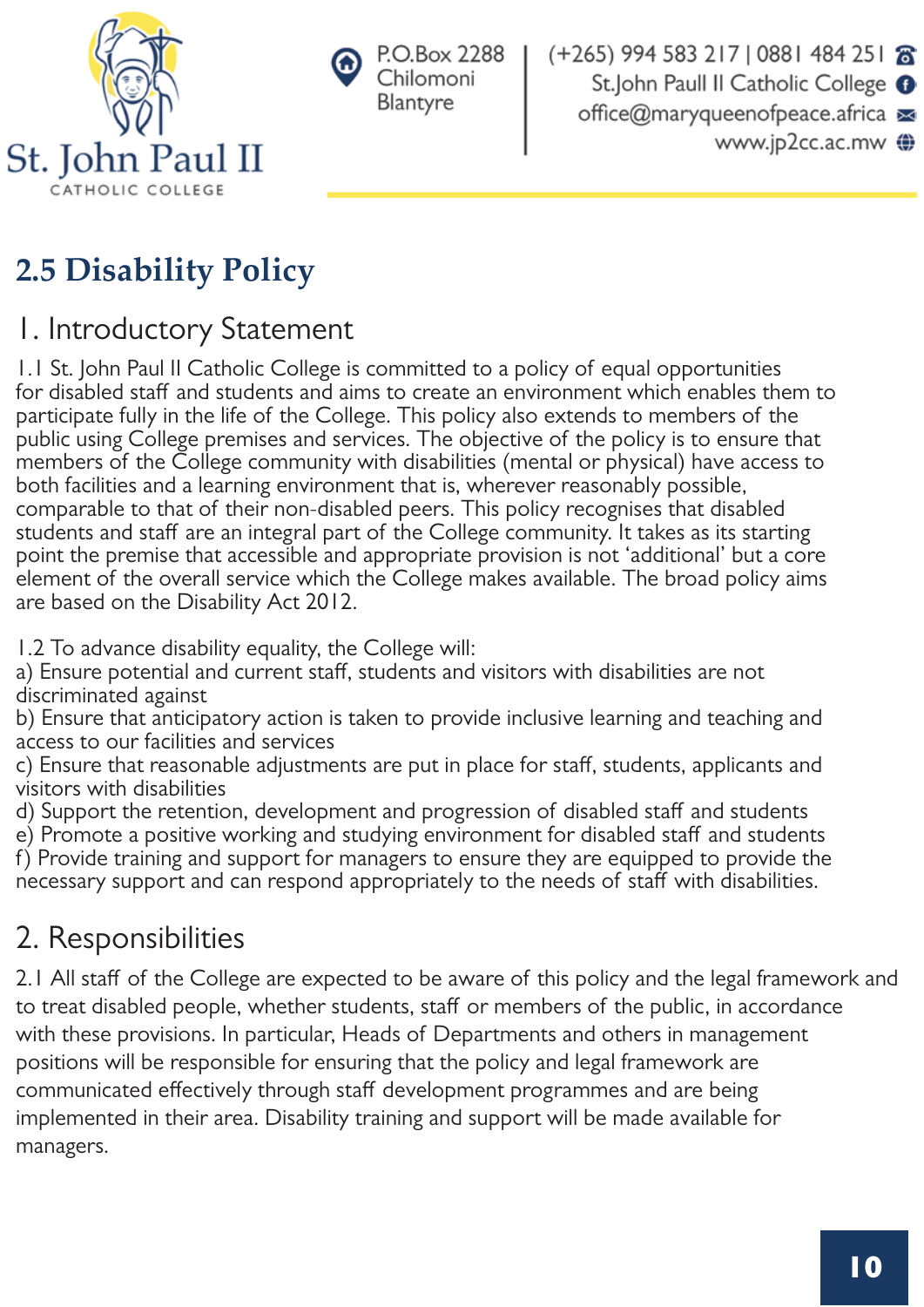



## 3. Definition of Disability

A person has a disability if he or she has a physical or mental impairment that has a substantial and long term adverse effect on his or her ability to carry out normal daytoday activities Disability covers a wide range of physical and mental impairments, including physical and mobility difficulties, hearing impairments, visual impairments, specific learning difficulties including dyslexia, medical conditions and mental health problems.

## 4. Policies, Procedures and Activities

4.1 The College will ensure that in all policies, procedures, functions and activities, including strategic planning and resource allocation, consideration is given to the means of enabling disabled students and staff full participation in all aspects of the academic and social life of the institution.

4.2 The College's publicity, programme details and general information will be accessible to people with disabilities.

4.3 A continuing programme of adjustments will be established to make existing buildings accessible, based on priorities outlined in current access audits and financial resources.

## 5. Disclosure and Confidentiality

5.1 The College will develop an environment within which individuals feel able to disclose their disability. Encouragement and opportunity will be given to students and staff to disclose any disability that may have a substantial and long-term adverse effect on his or her ability to carry out normal day-to-day activities so that a discussion can take place about disability-related reasonable adjustments or other support that may be required. Individuals can choose to bring someone to accompany them at meetings to provide extra support if required.

5.2 The College will also encourage students and staff to disclose any condition which in the short term has substantial impact on their day to day activities to ensure that appropriate support can be provided.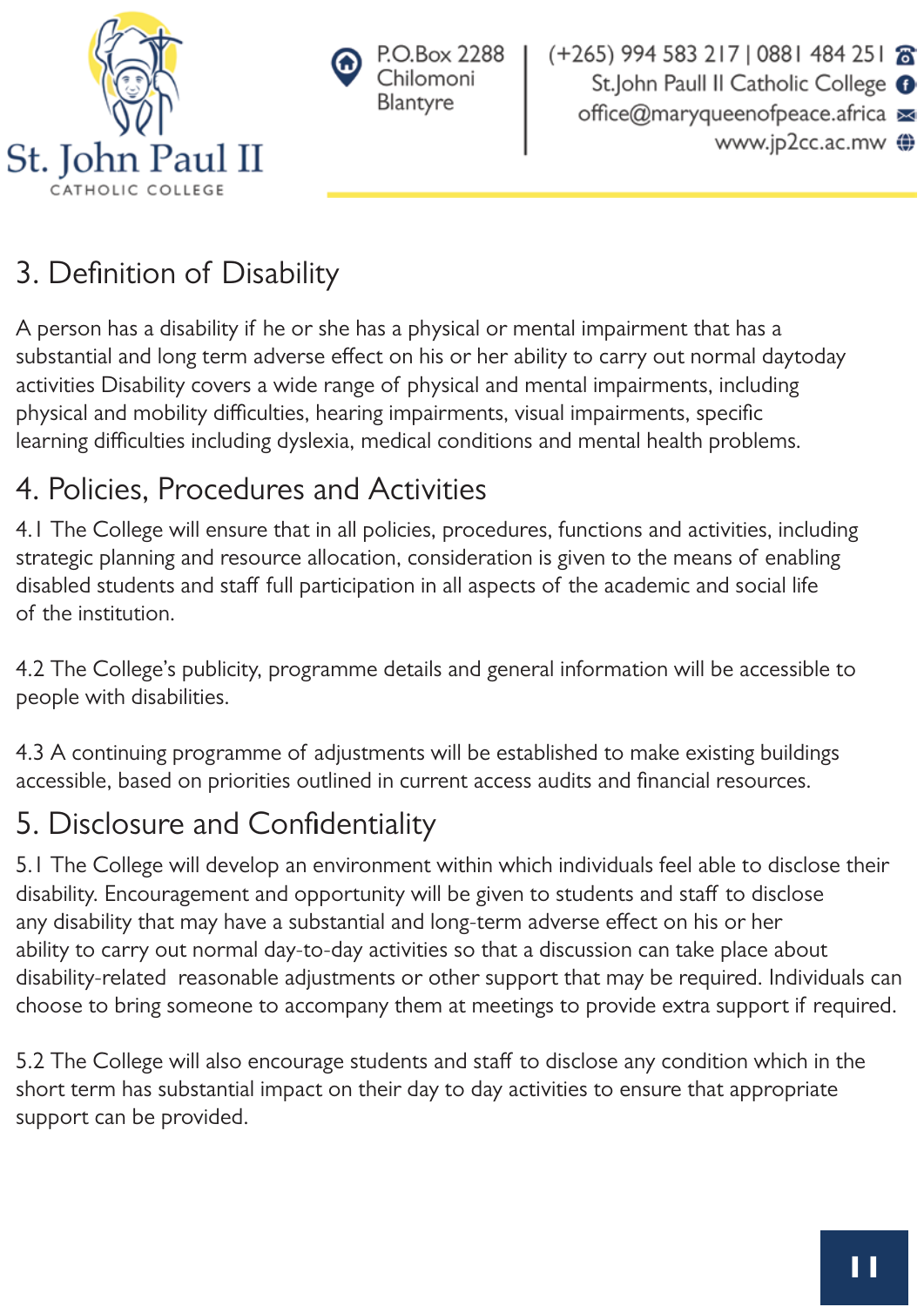



5.3 Disclosing a disability is a personal matter and it is up to individuals whether they decide to tell the organization and if so when to do this. However, if opportunities have been given to disclose a disability and an individual decides not to, the College cannot make adjustments. If you have concerns about disclosure and would like to discuss these confidentially contact the office of the registrar.

5.4 Disclosed information will be treated in the strictest confidence. The College will require explicit, informed and written authority for the giving of consent in respect of the processing, both internally within the College and externally by third parties, of any sensitive personal information which is disclosed.

5.5 Any member of staff who is unsure as to whether their particular medical condition is covered under this policy can request a meeting with an HR representative or the Registrar

5.6 If a disabled staff member or student is to work frequently on his/her own in hazardous situations or has special requirements in relation to fire or general evacuation the College would encourage them to bring this to the attention of their supervisor so that appropriate plans and arrangements can be made

## 6. Monitoring and Evaluation

6.1 The College will monitor the applications, admissions, academic progress and nature of impairment of disabled students. The College will operate systems to monitor and review the effectiveness of provision for students and staff with disabilities, evaluate progress and identify opportunities for enhancement. This includes monitoring representation of disabled staff and students in different college activities including sport, performances and recreation.

### **Students**

## 7. Participation and Accessibility

6.1 The College will monitor the applications, admissions, academic progress and nature of impairment of disabled students. The College will operate systems to monitor and review the effectiveness of provision for students and staff with disabilities, evaluate progress and identify opportunities for enhancement. This includes monitoring representation of disabled staff and students in different college activities including sport, performances and recreation.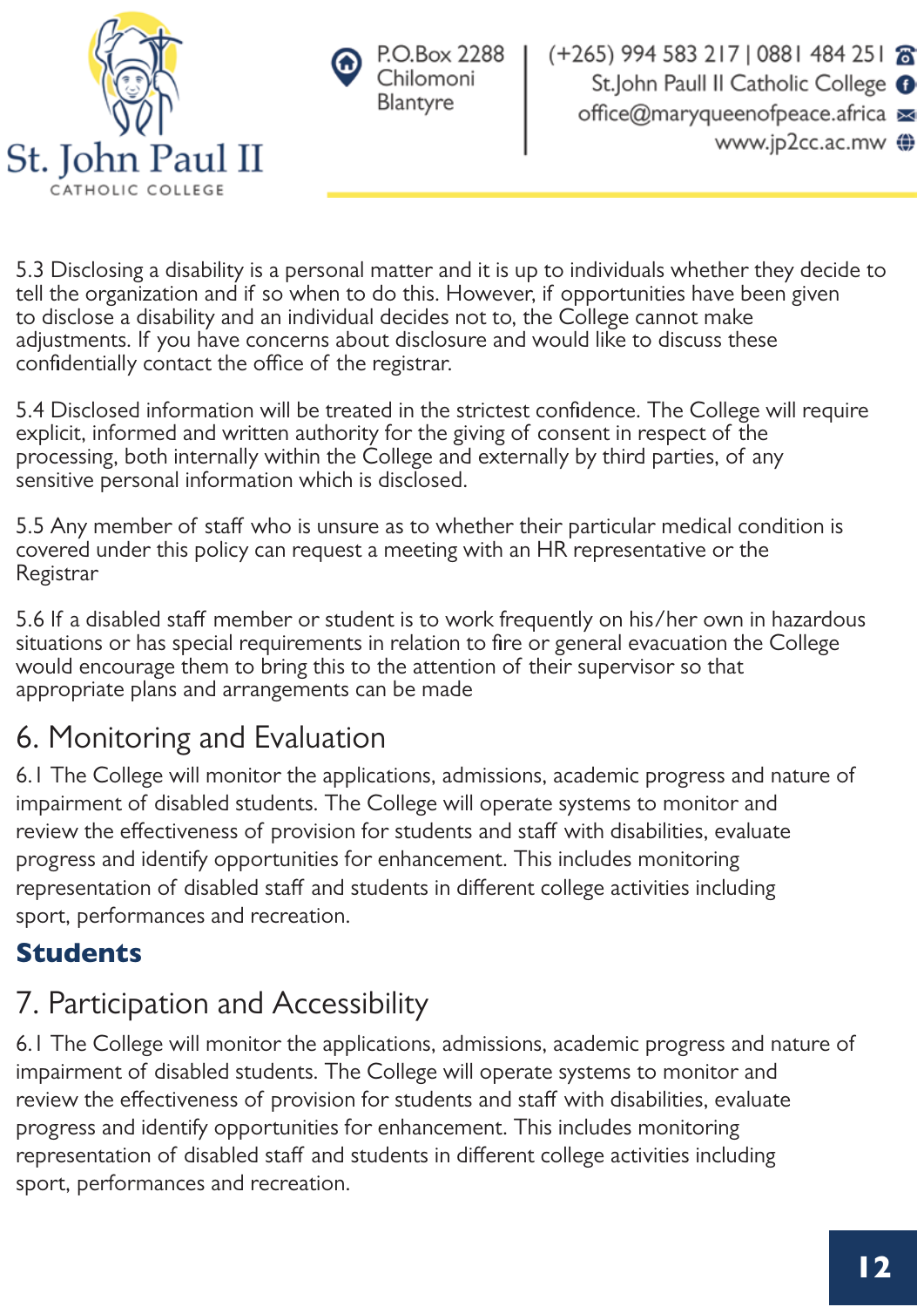



7.2 The College will ensure that students with disabilities will have access to the full range of support services, appropriate to their needs, which are available to their non-disabled peers. Where existing services cannot be made accessible, the College will make reasonable alternative services and arrangements available.

## 8. Teaching and Learning

8.1 The College will ensure that the requirements of disabled students are considered during programme validation and review and that appropriate amendments are made. Programme specifications that raise barriers to access by disabled people will be reconsidered and reasonable adjustments made to minimise such barriers.

8.2 Academic and academic support staff must plan and employ teaching and learning strategies, which make the delivery of the programme as inclusive as is possible and, where reasonable, allow adaptation to accommodate disabled students' individual requirements.

8.3 The College will ensure that, wherever possible, disabled students have equal opportunity to access academic and vocational placements, including field trips.

8.4 Assessment and examination policies, practices and procedures should provide disabled students with the same opportunities as their peers to demonstrate the achievement of learning outcomes, which may, in some cases, include alternative assessment and examination arrangements.

8.5 Where studying is interrupted as a direct result of a disability-related cause, in consultation with the student and considering the specific requirements of his or her disability, a plan will be agreed to ensure that the student's academic progress is not compromised.

## 9. Complaints

9.1 The College has in place policies and procedures to deal with complaints arising directly or indirectly from a student disability. In the first instance issues should be resolved at the academic level by the Trainer/Course Coordinator. Formal complaints should follow the same guidelines that apply for other complaints within the College. This policy should be read in conjunction with the other policies, regulations of the college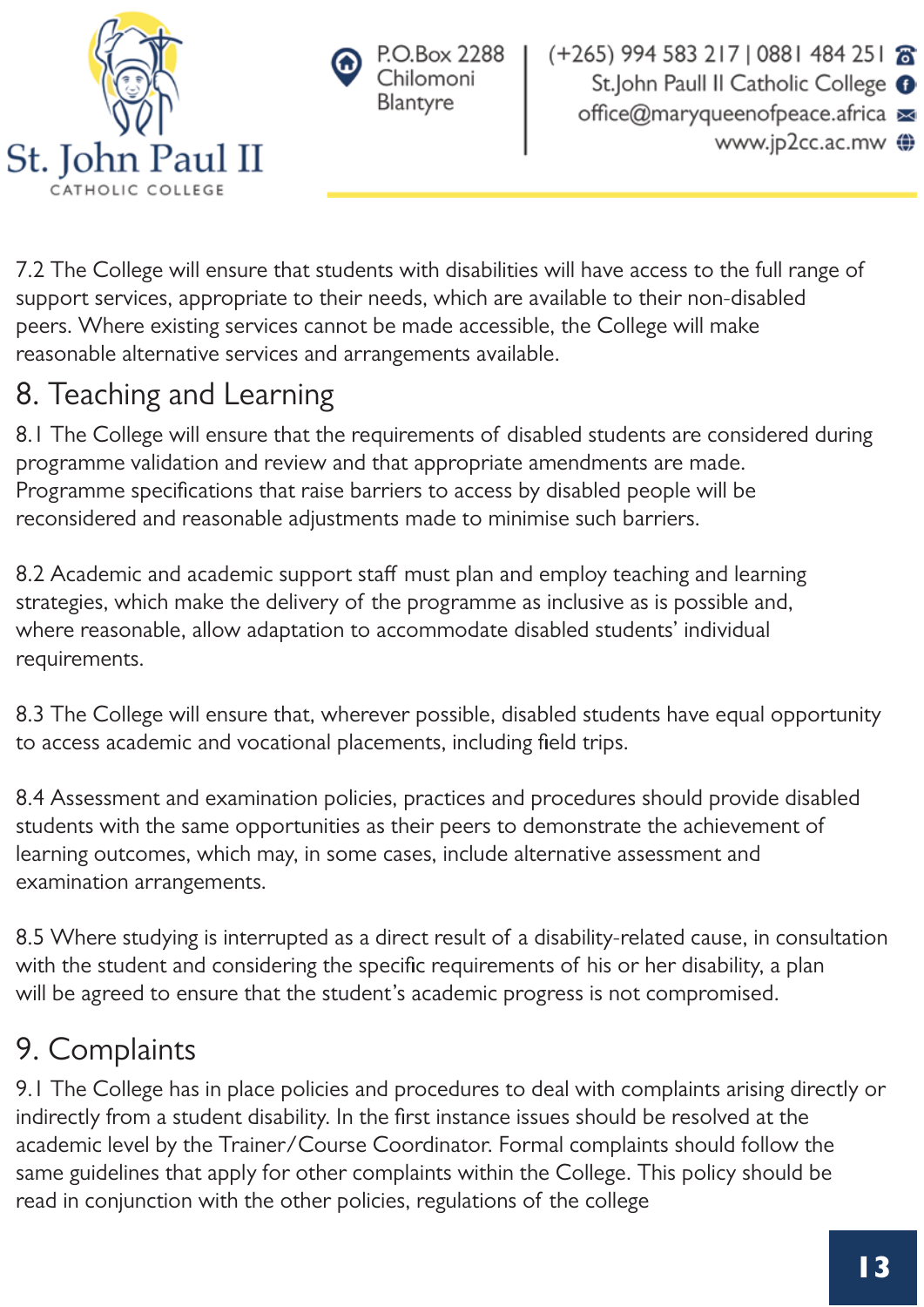



### **Staff**

## 10. Promoting Disability Equality 10.1

The College will:

a) Provide equal opportunities for individuals who are disabled in relation to recruitment, education, training, promotion, transfer and terms and conditions of employment;

b) Ensure that disabled staff are given reasonable support, equipment and facilities necessary for them to carry out their duties successfully;

c) Make reasonable adjustments to working arrangements and/or the physical working environment, where they disadvantage a disabled member of staff;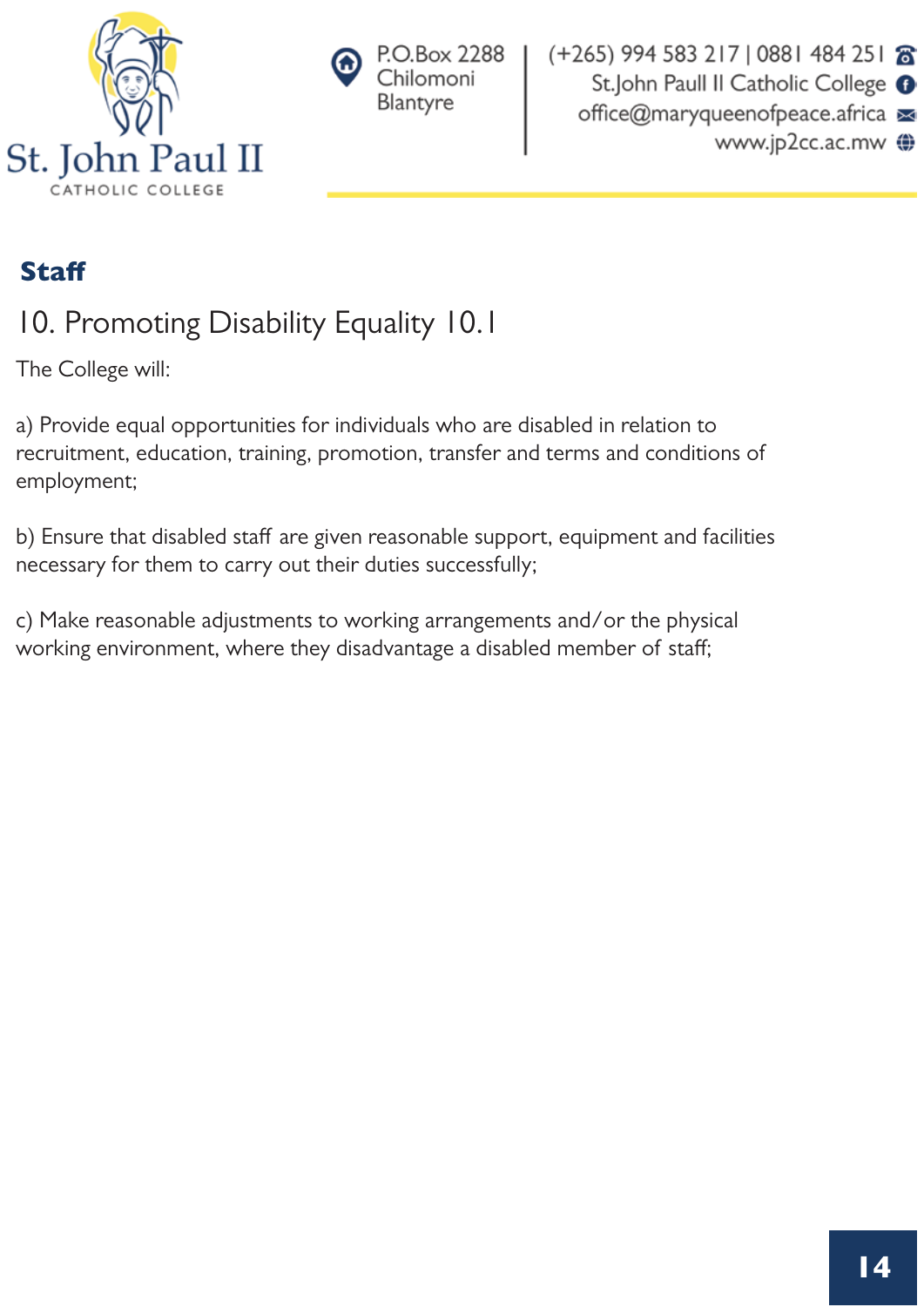



## **2.6 Student Dress Code On Campus and Official College**

Students should wear clean and decent attire while on campus and/ or official College functions.

#### Female students should NOT wear:

- Dresses/ skirts that are above the knee line such as mini-skirts and shorts
- Dresses/ skirts with extending above the knee
- See through clothes
- No crop tops
- No bareback or off shoulders
- T-Shirts with obscene wordings and graphics
- Clothing that expose and/ or show inner wear
- No hats and caps
- No slippers
- No shorts

#### Male students should NOT wear:

- No hats and caps
- No slippers
- T-Shirts with obscene wordings and graphics
- Clothes that expose the chest and/ or tattoos on any part of the body
- Jewelry, necklaces and rings on ears or eyebrows
- No bare muscles
- No shorts
- No wearing of "shades" (sun glasses) in class, offices and around campus.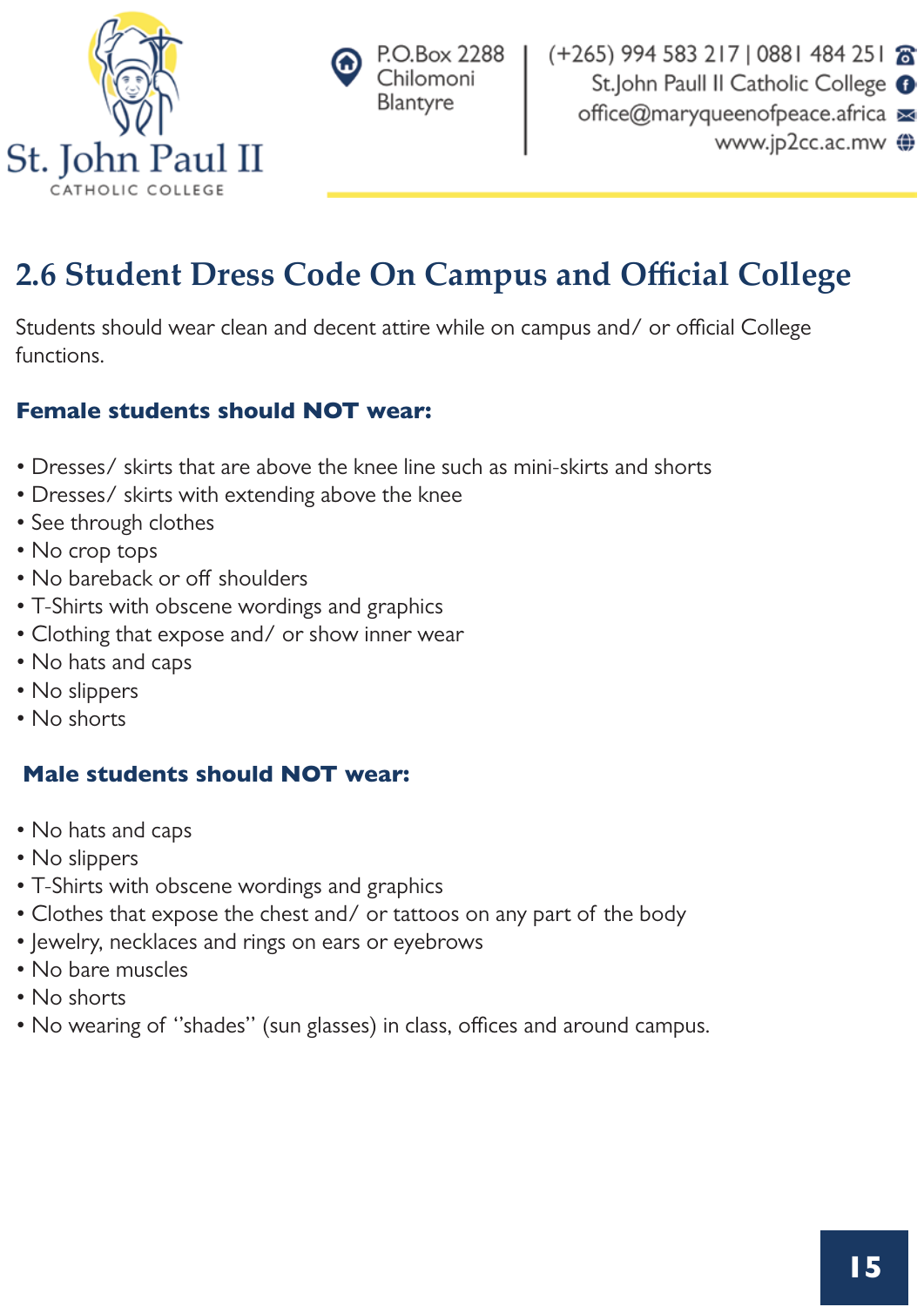



 $(+265)$  994 583 217 | 0881 484 251  $\otimes$ St.John Paull II Catholic College <sup>O</sup> office@maryqueenofpeace.africa www.jp2cc.ac.mw (

## **2.7 Sexual Harassment Policy**

The College is committed to providing an institutional environment where all may pursue their studies, careers, duties and activities free from sexual harassment. Sexual harassment constitutes serious misconduct, and will result in disciplinary action. Sexual harassment shall not be tolerated by the College.

The focus of the Policy on Sexual Harassment is on the prevention and management of sexual harassment in the College; it should therefore be understood in the context: of other Colleges or College policies and statements, and on sexual offences; of constitutional protections against discrimination

The College is committed to ensuring that contractors providing services on the campus, including other Beehive Departments adopt similar policies and make these binding on all their employees and agents; and to ensuring that all future contracts between St. John Paul II Catholic College and third parties for the supply by the third party of services on campus will require this of contractors.

### 1. DEFINITIONS

1.1. 'Alleged perpetrator' means a person alleged to have committed an act of sexual harassment;

1.2. 'Case Officer" means the person assigned to present the College's case in formal internal disciplinary proceedings, who may also be the person assigned to investigate the case;

1.3. 'CCMA' means the Commission for Conciliation, Mediation and Arbitration;

1.4. **Complainant**' means a person who lodges a complaint under this policy, or a person against whom an act or acts of sexual harassment as defined in the policy has or have allegedly been perpetrated;

1.5. 'Confidentiality' means ensuring that information is accessible only to those authorized to have access to it;

1.6. 'Employee disciplinary procedure' means the disciplinary procedure that applies to a category of staff;

1.7. '**Employee'** means an employee of the College or a person who has agreed to be bound by the rules and policies of the College relating to staff;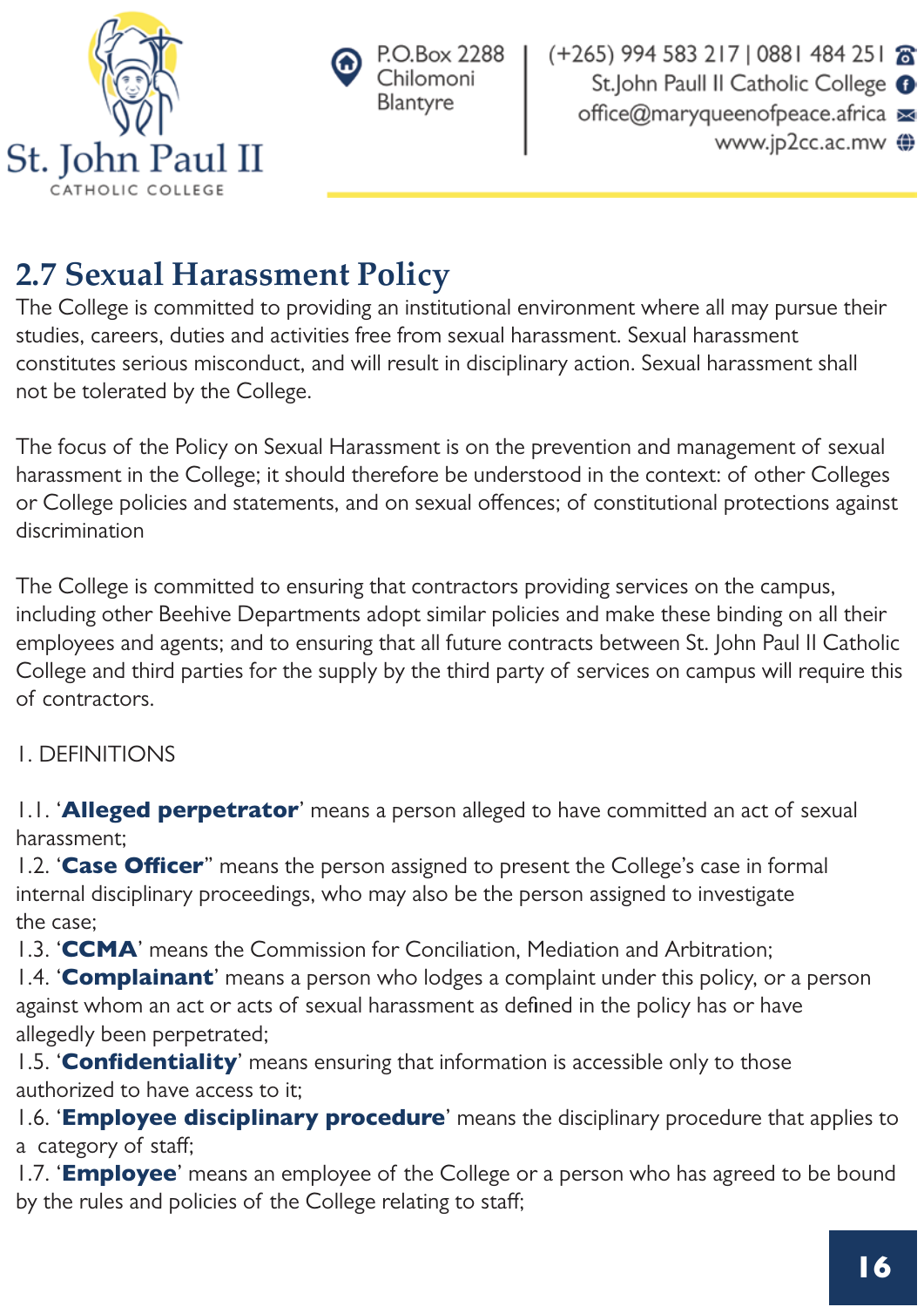



1.8. 'Manager' means any employee of the College with managerial, supervisory or Warden's responsibilities;

 $1.19$ . 'RO' means the Reporting Office, as may be designated by the Principal from time to time;

1.10 **Rules on conduct for students**' means the rules on the conduct of students

1.11 'Same-sex harassment' means harassment where the alleged perpetrator and the victim are of the same sex;

1.13 'Serious misconduct' means conduct as defined in the Employee Code of Conduct and the Rules on Conduct for Students;

1.14 **Sexual assault**' means conduct as defined in the Sexual Offences Policy;

1.15 'Sexual harassment' refers to any unwelcome or uninvited conduct of a sexual nature which may be verbal, non-verbal or physical which violates the rights of a person. Sexual harassment includes, but is not limited to:

1.15.1 Any unwelcome sexual advances or requests of a verbal nature;

1.15.2 Any unwelcome requests for sexual favours;

 1.15.3 Any unwelcome sexual advances or sexual favours made through text messages, email, Whatsapp or through any other social media;

1.15.4 Any verbal, nonverbal and physical conduct of a sexual nature which may include gestures and comments that embarrass, humiliate, intimidate, threaten or compromise the position of the person to whom the conduct is directed;

1.15.5 Repeated unwelcome sexual advances where the person to whom such behavior is conducted has indicated explicitly or implicitly that such behavior is unwelcome and unacceptable;

1.15.6 Unwelcome conduct which deliberately interferes with a person's ability to work effectively or perform academically and which also has the effect of creating a hostile work, teaching, learning and residential environment;

1.15.7 Unwelcome physical conduct includes unwanted physical contact, touching, groping, massaging, rubbing oneself against another, patting, winking, fondling, tickling, suggestive handshakes, sexual assault and rape;

1.15.8 Unwelcome verbal conduct includes jokes, suggestive language, sexual threats, comments with sexual overtones, comments about a person's body, inquiries or comments about a person's sexual life, and the display of sexually inappropriate pictures, screensavers and pornographic material;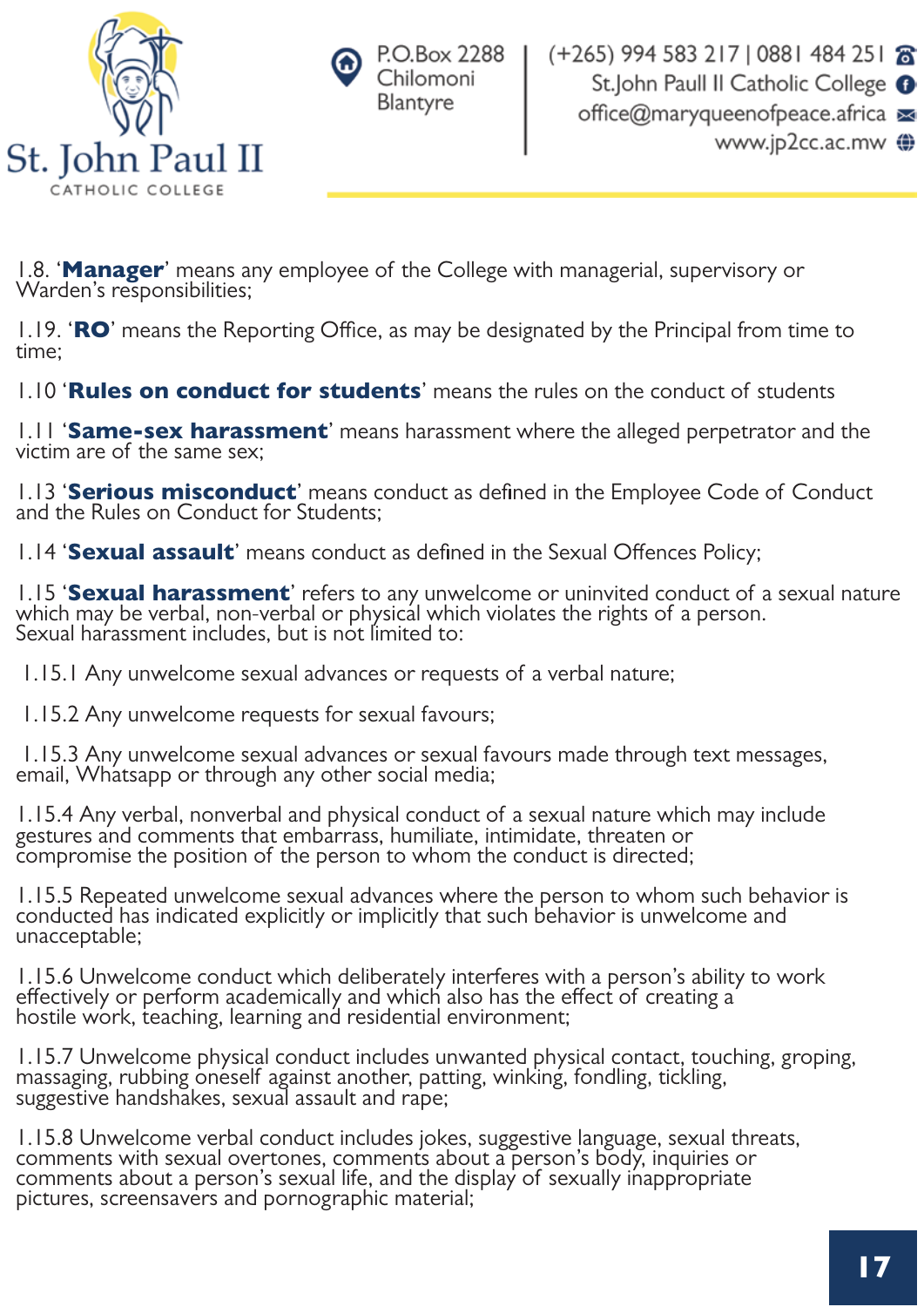



1.15.9 Unwelcome nonverbal conduct refers to gestures or sexually suggestive signals, swinging hips suggestively, indecent exposure, stalking, sending sexually explicit jokes and pictures, giving someone unwanted gifts, looking a person up and down suggestively, making facial expressions such as winking or licking one's lips, sending pornographic material through email, Whatsapp or any other social media.

1.16 Sexual harassment may be perpetrated by the following among others:

1.16.1 A senior college employee to a junior/subordinate employee or vice versa;

1.16.2 A college employee to a fellow employee of the same level/grade;

1.16.3 A college employee to a student or vice versa;

1.16.4 A student to a member of staff or vice versa:

1.16.5 A student to another student.

1.17 **Quid pro quo** means asking for a favour in return for something and quid pro quo harassment may take any of the following forms:

1.17.1 Quid pro quo harassment refers to when a person in authority influences or attempts to influence a person's employment status or remuneration in exchange for sexual favours, or the promise of employment in exchange for sexual favours;

1.17.2 Quid pro quo harassment refers to when a College employee influences or attempts to influence the admission of a student or the allocation of student accommodation by coercing the student to engage in sexual activity;

1.17.3 Quid pro quo harassment refers to when an academic member of staff offers to alter or influence a student's mark or grade in assessment in exchange for sexual favours;

1.17.4 Quid pro quo harassment refers to when a student coerces, sweet talks, entices, or blackmails an academic staff member to reward marks for work not done or shoddily done in exchange for sexual favours.

1.18 **Student** refers to any person registered with St. John Paul II LITI and is bound by the rules and ordinances of the College;

1.19 **Third parties** refer to any person who visits the College or who takes part in any College activities, suppliers and contractors of the College;

1.20 **College** refers to St. John Paul Leadership and IT Institute / Beehive Centre for Social Entriprise and its Departments

1.21 Sexual harassment excludes **consensual relationships**. Consensual relationships are romantic or dating relationships of a sexual nature where there is the unforced consent of both parties. If the interaction is consensual, welcome and reciprocated, it is not sexual harassment. However, St. John Paul Leadership and IT Institute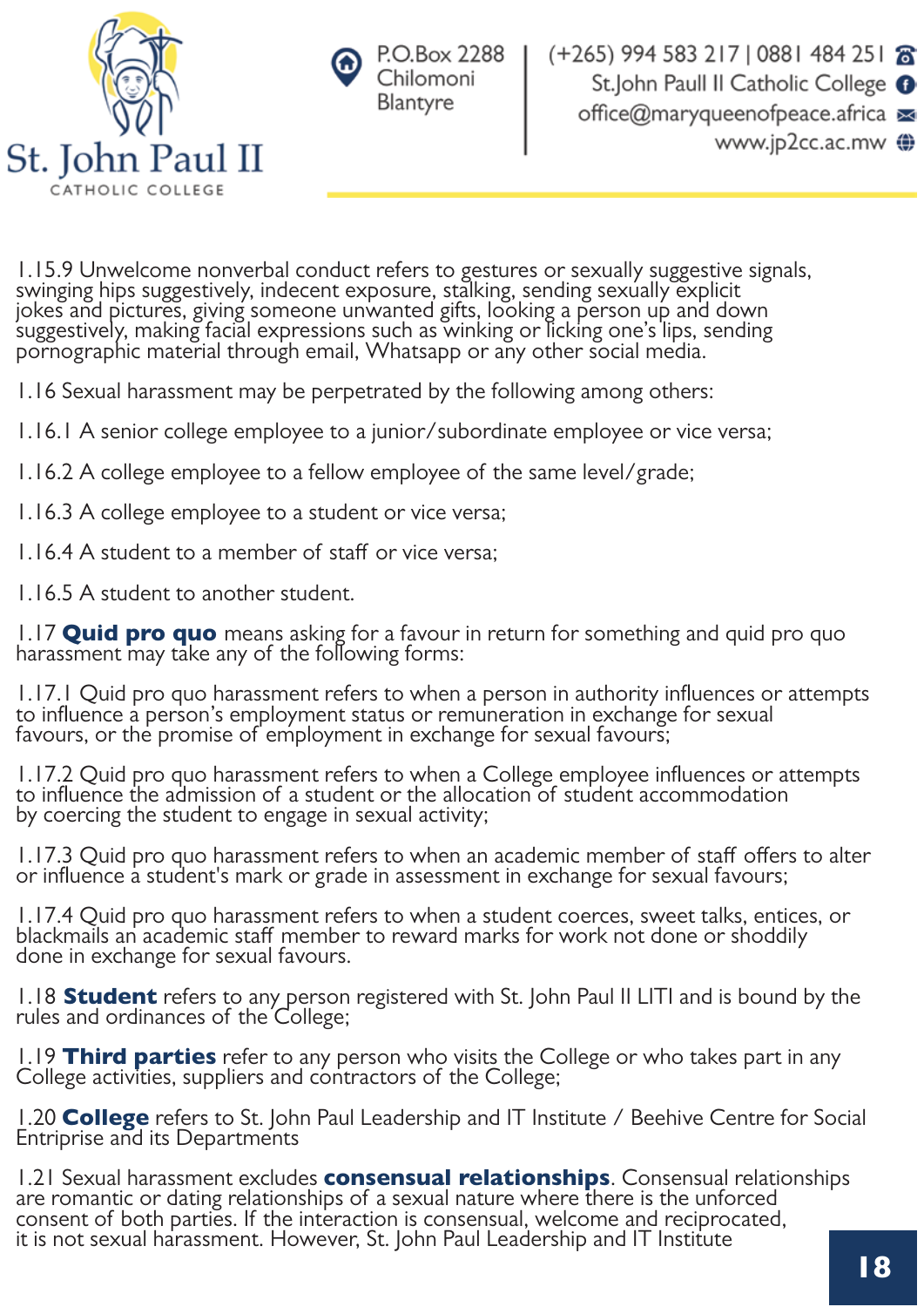



discourages romantic relationships between people in positions of unequal power such as Dean/Registrar and a junior member of staff and/or lecturer. Such relationships create a hostile working environment more so when the other party decides to terminate the relationship. Further, the person who is more senior in position will not be immune to sexual harassment claims;

1.22 The College does not approve relationships with students. There is likely to be conflict of interest with such relationships.

## 2. THE ROLE OF THE REPORTING OFFICE

2.1 The RO's shall provide a comprehensive sexual harassment response for the College. This will include the provision of supportive and protective measures to complainant, whether or not disciplinary proceedings are instituted.

2.2 Supportive measures may include, but are not limited to:

2.2.1 Measures to mitigate the impact of sexual harassment or the reporting thereof upon the complainant.

2.3 Protective measures may include, but are not limited to:

2.3.1 No-contact orders, where appropriate;

2.3.2 Change of academic classes and academic concessions, where appropriate;

2.3.3 Special leave (staff) or leave of absence (students), where appropriate.

2.4 While the primary aim of this policy is to assist complainants who allege sexual harassment, an alleged perpetrator may at any stage approach the RO for advice on the application and interpretation of this policy. In such instances the RO shall:

2.4.1 Provide the alleged perpetrator with a copy of this policy and of The College's disciplinary rules;

2.4.2 Advise the alleged perpetrator of her/his right to obtain legal representation and of the availability of counselling;

2.4.3 Advise the alleged perpetrator that the College may choose to follow the College disciplinary rules even if the complainant does not wish to do so;

2.4.4 Explain to the alleged perpetrator the protective measures available to the complainant.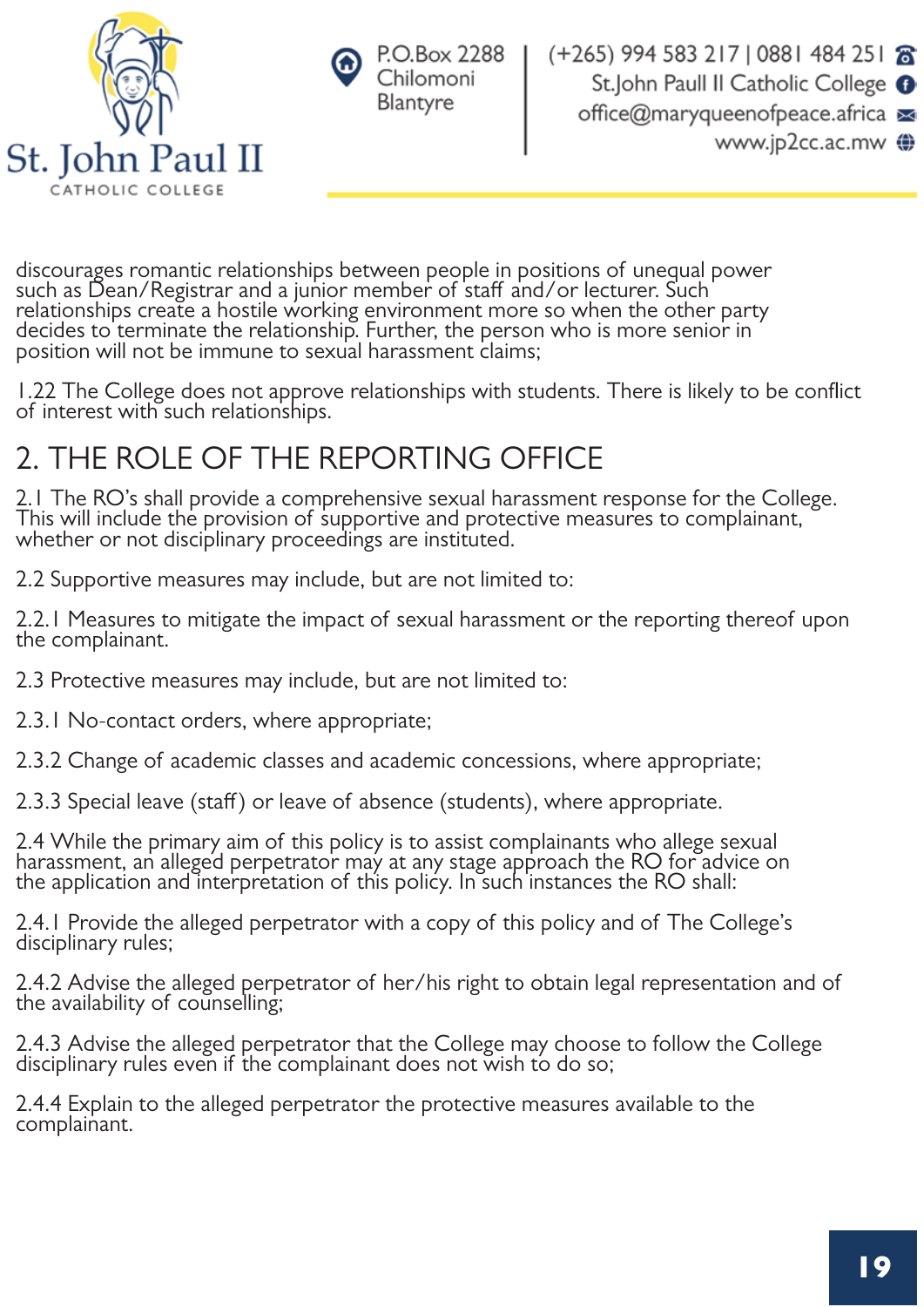

|   | $\odot$ P.O.Box 2288 |
|---|----------------------|
| v | Chilomoni            |
|   | Blantyre             |

## 3. EDUCATION AND TRAINING

3.1 Continuing education and training are necessary to ensure that employees, students and third parties are aware of the contents of this policy and are able, as appropriate, to implement it and to prevent sexual harassment.

3.2 All existing staff of the RO shall be trained appropriately.

## 4. CONFIDENTIALITY

4.1 Whilst the College commits itself to dealing with cases of sexual harassment expeditiously according to the laid down procedure, it also observes the sensitivity of the cases so related. As such, all such cases shall be given due consideration with respect to those issues and the responsible authorities dealing with issues of sexual harassment must ensure that the cases are investigated and handled in a manner that ensures confidentiality.

## 5. PROCEDURE

5.1 Formal Procedure

5.1.1 Any student or employee who believes that he/she has been subjected to sexual harassment should report the case to his /her immediate supervisor (in the case of employees) or Student Affairs department (in the case of students) immediately after the occurrence of the incident.

5.1.2 In the event that the aforementioned is the perpetrator of the sexual harassment, the matter should be reported to the next responsible persons in the College hierarchy in writing.

5.1.3 In the event that the responsible persons are the perpetrators of the harassment, then the matter should be reported to the Registrar in writing .The Registrar will investigate the complaint forthwith and report it to the Principalfor a Disciplinary Hearing.

5.1.4 The Staff Code of Conduct and the college Student Rules and Regulations shall be adopted in the administration of the disciplinary hearing in the case of the College employees and students respectively.

5.1.5 The legal rights of the victims are not limited by this policy hence nothing herein shall deter a victim of sexual assault from pressing separate criminal /civil charges against the alleged perpetrator. 5.2 Informal Procedures

5.2.1 Any student or employee who believes that he/she has been subjected to sexual harassment shall have the right to choose whether to lodge their grievance formally or informally. However, if the informal procedure fails to provide satisfactory outcomes for the victim they may also lodge a formal complaint

. 5.2.2 In the event that they feel that the matter may be handled informally, then the Responsible Authority who receives the matter at hand may organise an informal  $\blacksquare$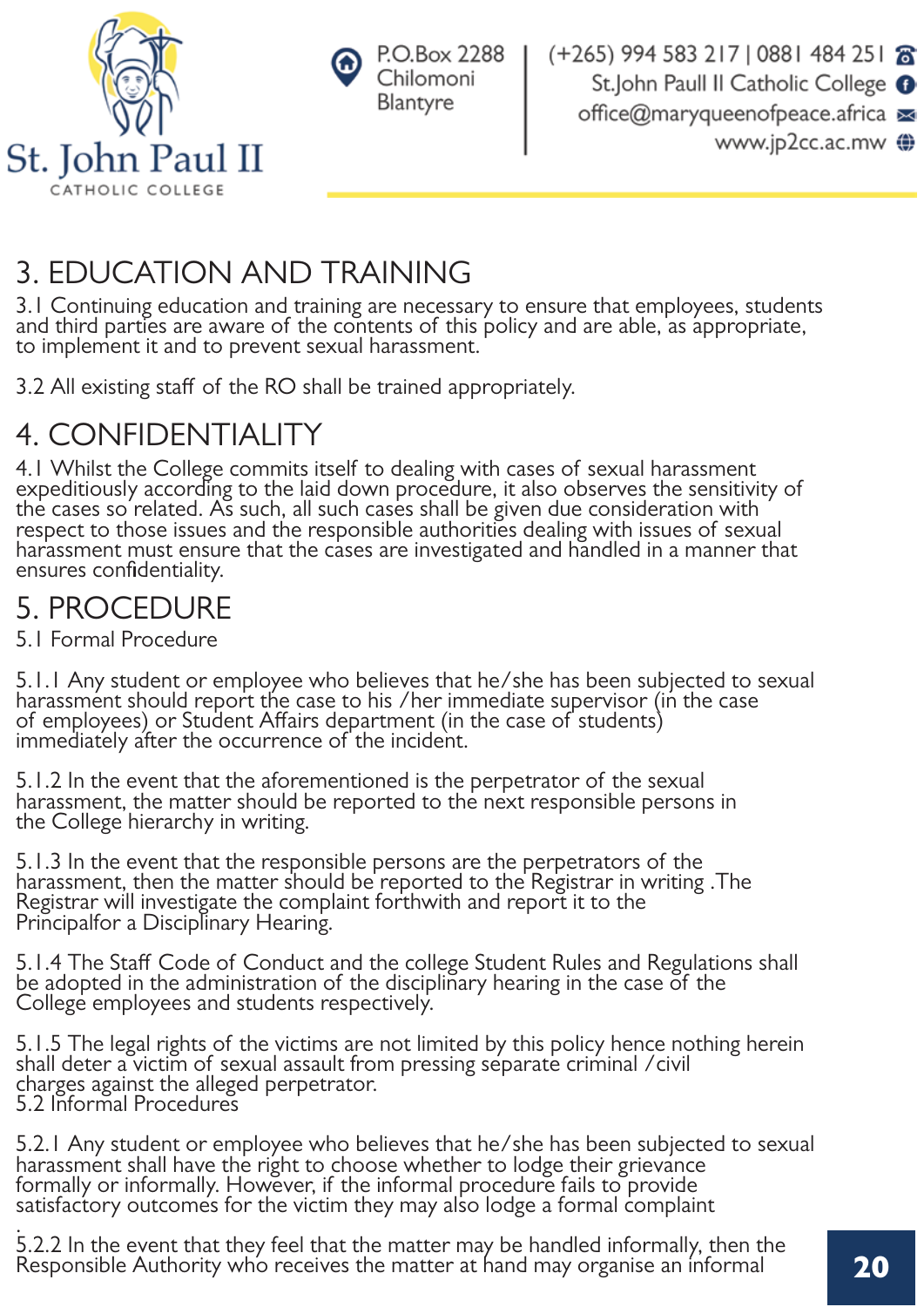



(+265) 994 583 217 | 0881 484 251 8 St.John Paull II Catholic College O office@maryqueenofpeace.africa www.jp2cc.ac.mw ●